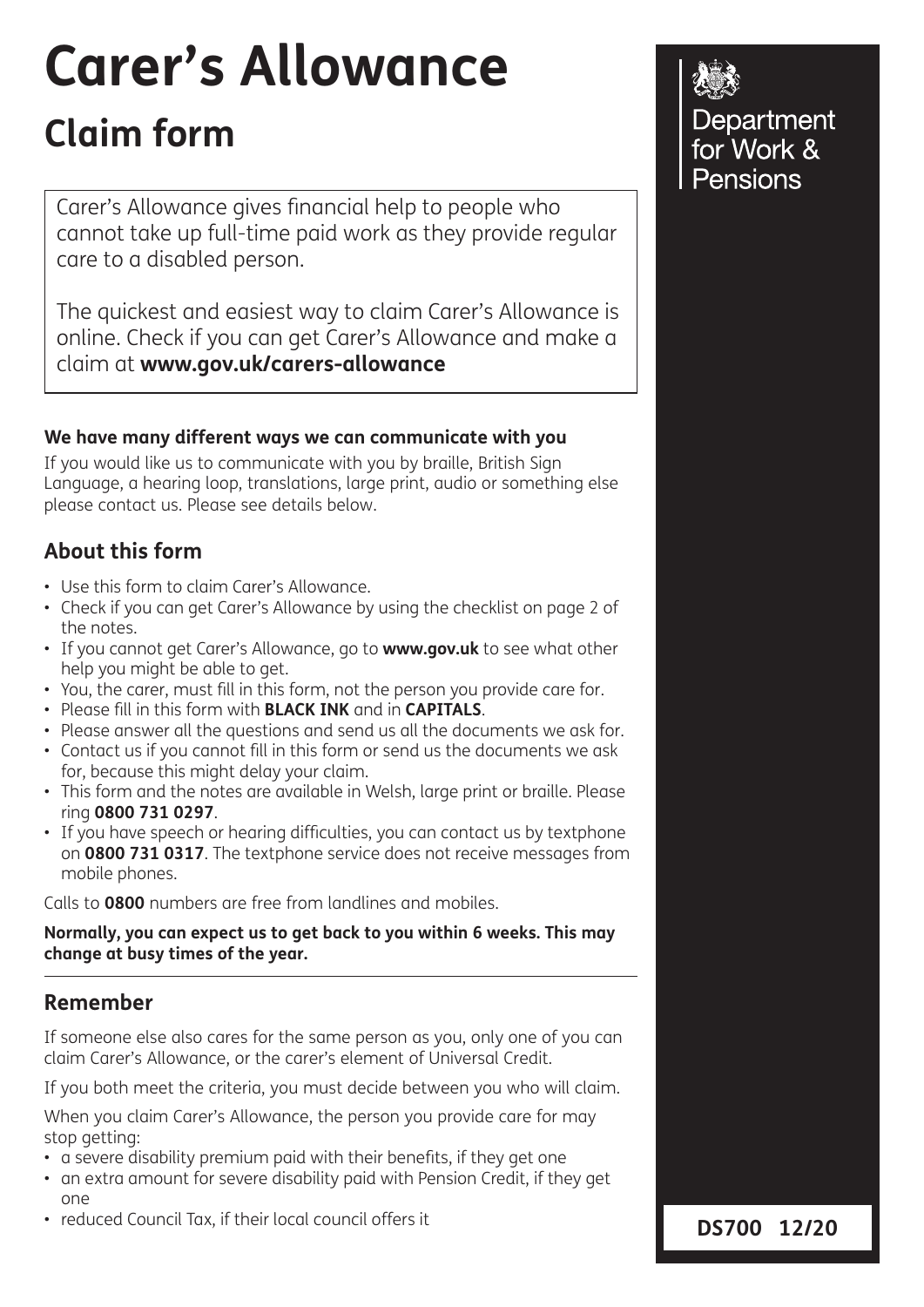We will check the record of the person you provide care before making a decision on your claim.

There is more information about how Carer's Allowance affects other benefits in the Notes and at **www.gov.uk/carers-allowance** 

You **must** tell the person you are providing care for, or their legal representative, **before** you claim Carer's Allowance.

# **About your Carer's Allowance**

### **When do you want your Carer's Allowance claim to start?**

You must give us an exact date or your claim will be delayed. If you do not fill in the day, month and year, we cannot accept your claim and we will send this form back to you.

| Day                                                                          | Month | Year |  |  | <b>Example of an exact date:</b> |  |
|------------------------------------------------------------------------------|-------|------|--|--|----------------------------------|--|
|                                                                              |       |      |  |  | 11 / 01 / 2019                   |  |
| Please make a note of this date.<br>We will ask you about it again<br>later. |       |      |  |  |                                  |  |

### **Part 1: About you – the carer**

| <b>Title</b>                                                                 |                                                                                                |                |  |               |                                                               |  |
|------------------------------------------------------------------------------|------------------------------------------------------------------------------------------------|----------------|--|---------------|---------------------------------------------------------------|--|
| For example Mr, Mrs, Miss, Ms.                                               |                                                                                                |                |  |               |                                                               |  |
| <b>Surname or family name</b>                                                |                                                                                                |                |  |               |                                                               |  |
| All other names in full                                                      |                                                                                                |                |  |               |                                                               |  |
| All other surnames or family<br>names you have used or have<br>been known by |                                                                                                |                |  |               |                                                               |  |
|                                                                              | Letters                                                                                        | <b>Numbers</b> |  |               | Letter                                                        |  |
| <b>Your National Insurance (NI)</b><br>number                                |                                                                                                |                |  |               |                                                               |  |
|                                                                              | You can get this from your NI number card, letters about<br>number, it could delay your claim. |                |  |               | benefits, payslips or form P60. If you do not tell us your NI |  |
| Your date of birth                                                           |                                                                                                |                |  |               |                                                               |  |
| What is your marital or civil<br>partnership status?                         | single                                                                                         |                |  | separated     |                                                               |  |
|                                                                              | married or civil partner                                                                       |                |  |               | divorced or civil<br>partnership dissolved                    |  |
|                                                                              | living with partner                                                                            |                |  | civil partner | widowed or surviving                                          |  |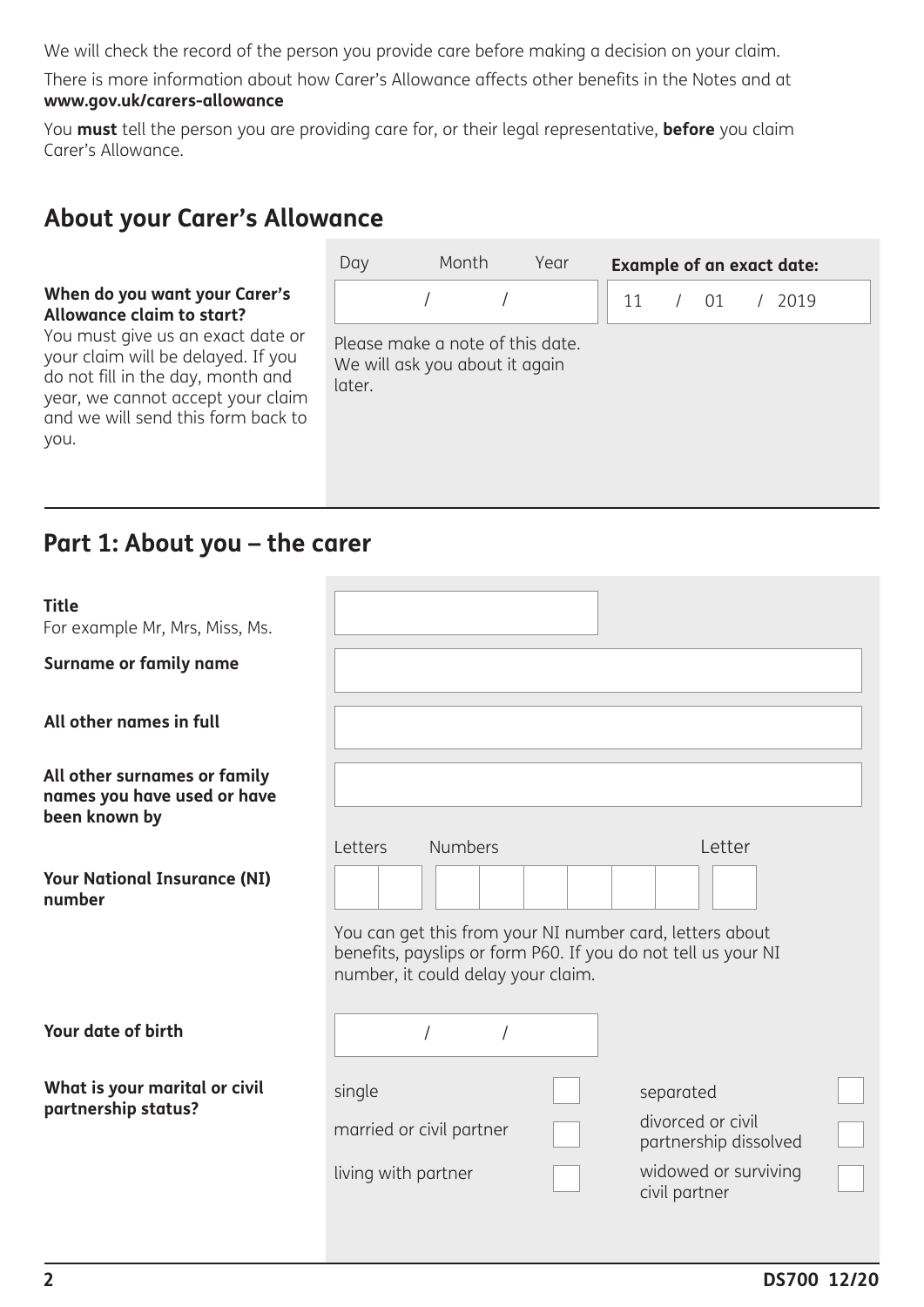| <b>Address</b>                                                                                                                                                                                                               |                                 |
|------------------------------------------------------------------------------------------------------------------------------------------------------------------------------------------------------------------------------|---------------------------------|
|                                                                                                                                                                                                                              | Postcode                        |
| <b>Phone number</b>                                                                                                                                                                                                          |                                 |
| <b>Mobile number</b><br>To help us deal with your claim or<br>any queries you may have as quickly<br>as possible, please give us your<br>mobile phone number so we can<br>contact you by text message.                       |                                 |
| If you have speech or hearing<br>difficulties and want us to contact<br>you by textphone, tick this box.                                                                                                                     |                                 |
| If you live in Wales and would like<br>us to contact you in Welsh, tick this<br>box.                                                                                                                                         |                                 |
| What is your nationality?<br>For example, British. If you have<br>a current passport, please give<br>your nationality as shown on your<br>passport.                                                                          |                                 |
| Which country do you normally live<br>in?                                                                                                                                                                                    |                                 |
| Which country are you living in<br>now?                                                                                                                                                                                      |                                 |
| If you are Swiss or a European<br><b>Economic Area (EEA) national,</b><br>were you living in the United<br>Kingdom (UK) before 1 January<br>2021?<br>For a list of EEA countries, please<br>see page 4 in the notes booklet. | <b>No</b><br>Yes<br>Do not know |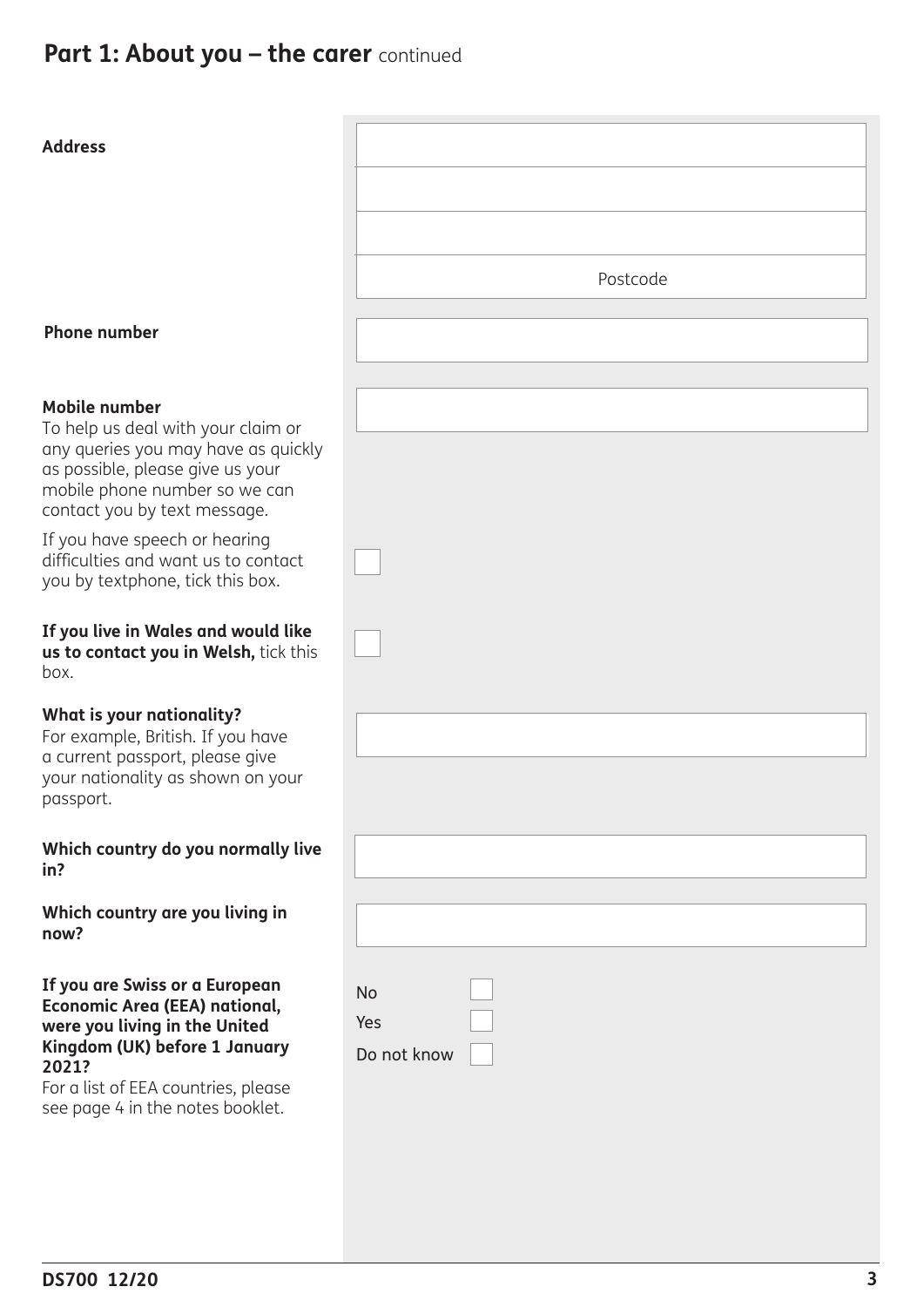### **Part 1: About you - the carer** continued

### **Have you been present in Great Britain throughout the 3 years before the date you are claiming from?**

Great Britain is England, Scotland and Wales.

No Yes

No

Yes

If **No**, please tell us in the table below about any countries you have lived in or visited in the 3 years before the date you are claiming from. If you had more than 5 visits abroad, tell us about them in **Part 9**.

| <b>Country</b> | From | To | Reason for being there.<br>For example, you live there,<br>for a holiday, for work. | Was the person<br>you look after<br>with you?<br>Yes/No |
|----------------|------|----|-------------------------------------------------------------------------------------|---------------------------------------------------------|
|                |      |    |                                                                                     |                                                         |
|                |      |    |                                                                                     |                                                         |
|                |      |    |                                                                                     |                                                         |
|                |      |    |                                                                                     |                                                         |
|                |      |    |                                                                                     |                                                         |

#### **Do you, or a member of your family, get any benefits or pensions from a country other than Great Britain?**

By family we mean your spouse or civil partner and dependent children and adults.

#### **Have you, or a member of your family, claimed any benefit or pension which has not yet been decided, from a country other than Great Britain?**

### **Are you, or a member of your family, working in or paying insurance to an EEA country or Switzerland?**

For a list of EEA countries, see page 4 of the **Notes** or go to **www. gov.uk/claim-benefits-abroad/ where-you-can-claim-benefits** 

If you have answered **Yes** to this question we will contact you for more information. If you have answered **Yes** to this question we will contact you for more information. Yes No Yes No

### If you have answered **Yes** to this question we will contact you for more information.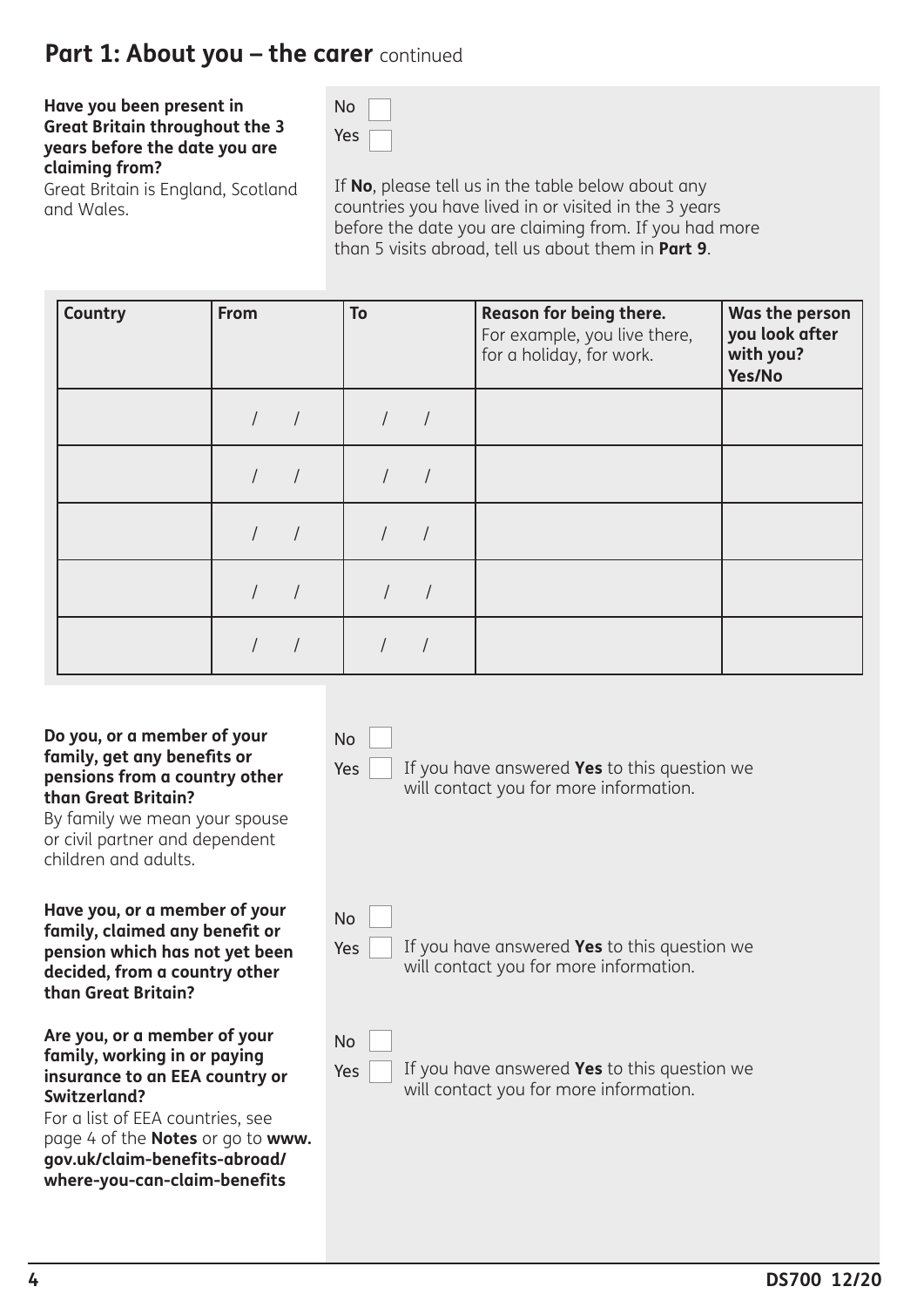# **Part 2: About your partner**

### **Tell us about your partner, if you have one.**

We use partner to mean:

- a person you live with who is your husband, wife or civil partner, or a
- a person you live with as if you are a married couple

| Have you lived with a partner at<br>any time since the date you<br>want to claim from? | <b>No</b><br>Go to Part 3.<br>Yes                                                                                                                                                                                                  |
|----------------------------------------------------------------------------------------|------------------------------------------------------------------------------------------------------------------------------------------------------------------------------------------------------------------------------------|
| Their title<br>For example Mr, Mrs, Miss, Ms.                                          |                                                                                                                                                                                                                                    |
| Their surname or family name                                                           |                                                                                                                                                                                                                                    |
| All their other names in full                                                          |                                                                                                                                                                                                                                    |
| All other surnames or family<br>names they have used or have<br>been known by          |                                                                                                                                                                                                                                    |
| Their National Insurance (NI)<br>number                                                | <b>Numbers</b><br>Letters<br>Letter<br>You can get this from their NI number card, letters about benefits,<br>payslips or form P60. If you do not tell us their NI number, this<br>could delay any benefit you may be entitled to. |
| Their date of birth                                                                    | 1                                                                                                                                                                                                                                  |
| Their nationality                                                                      |                                                                                                                                                                                                                                    |
| Have you separated from your<br>partner since the date you want<br>to claim from?      | No<br>When did you separate?<br>Yes                                                                                                                                                                                                |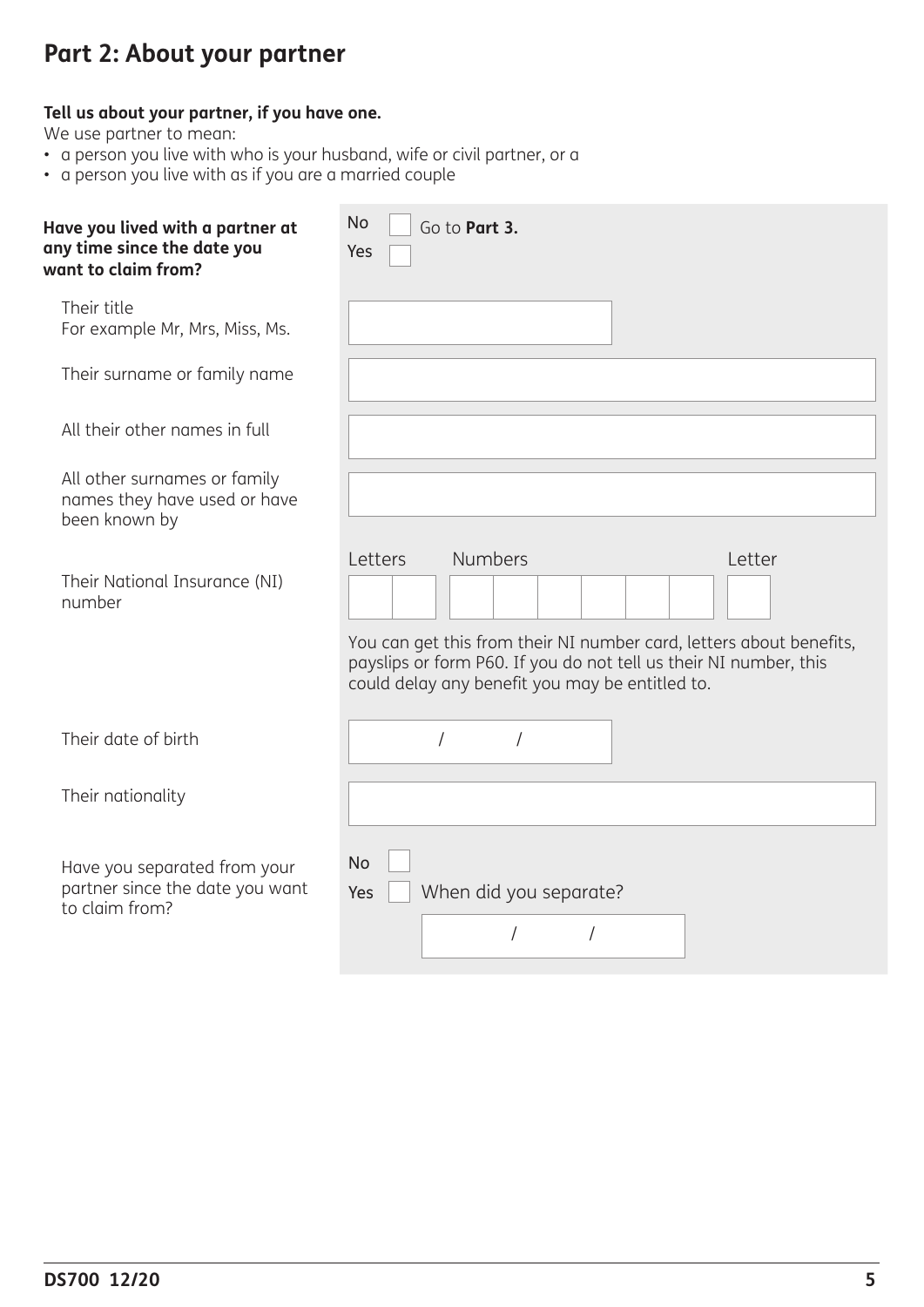# **Part 3: About the person you provide care for**

### **Remember**

You **must** tell the person you are providing care for, or their legal representative, **before** you claim Carer's Allowance.

When you claim Carer's Allowance, the person you provide care for may stop getting any severe disability premium they get with their:

- income-based Jobseeker's Allowance
- Income Support
- income-related Employment and Support Allowance
- Housing Benefit

If they get extra Pension Credit for severe disability, it will also stop.

It could also affect their Council Tax reduction, but this would need to be checked with their local council.

There is more information about how Carer's Allowance affects other benefits in the **Notes** and at **www.gov.uk/carers-allowance**

| <b>Their title</b><br>For example Mr, Mrs, Miss, Ms.                                                          |                                                                                                                                                                                                                                                                        |
|---------------------------------------------------------------------------------------------------------------|------------------------------------------------------------------------------------------------------------------------------------------------------------------------------------------------------------------------------------------------------------------------|
| Their surname or family name                                                                                  |                                                                                                                                                                                                                                                                        |
| All their other names in full                                                                                 |                                                                                                                                                                                                                                                                        |
| <b>Their National Insurance (NI)</b><br>number                                                                | <b>Numbers</b><br>Letters<br>Letter<br>You can get this from their NI number card, letters about benefits,<br>payslips or form P60. If they are aged 16 or under, their NI<br>number is the reference number on letters about Disability Living<br>Allowance for them. |
| Their date of birth                                                                                           | $\prime$<br>$\sqrt{2}$                                                                                                                                                                                                                                                 |
| <b>Their address</b><br>You do not have to live at the<br>same address as the person you<br>provide care for. |                                                                                                                                                                                                                                                                        |
|                                                                                                               |                                                                                                                                                                                                                                                                        |
|                                                                                                               | Postcode                                                                                                                                                                                                                                                               |
| What is this person's relationship<br>to you?                                                                 |                                                                                                                                                                                                                                                                        |
| Are they getting Armed Forces<br><b>Independence Payment?</b>                                                 | <b>No</b><br>Yes                                                                                                                                                                                                                                                       |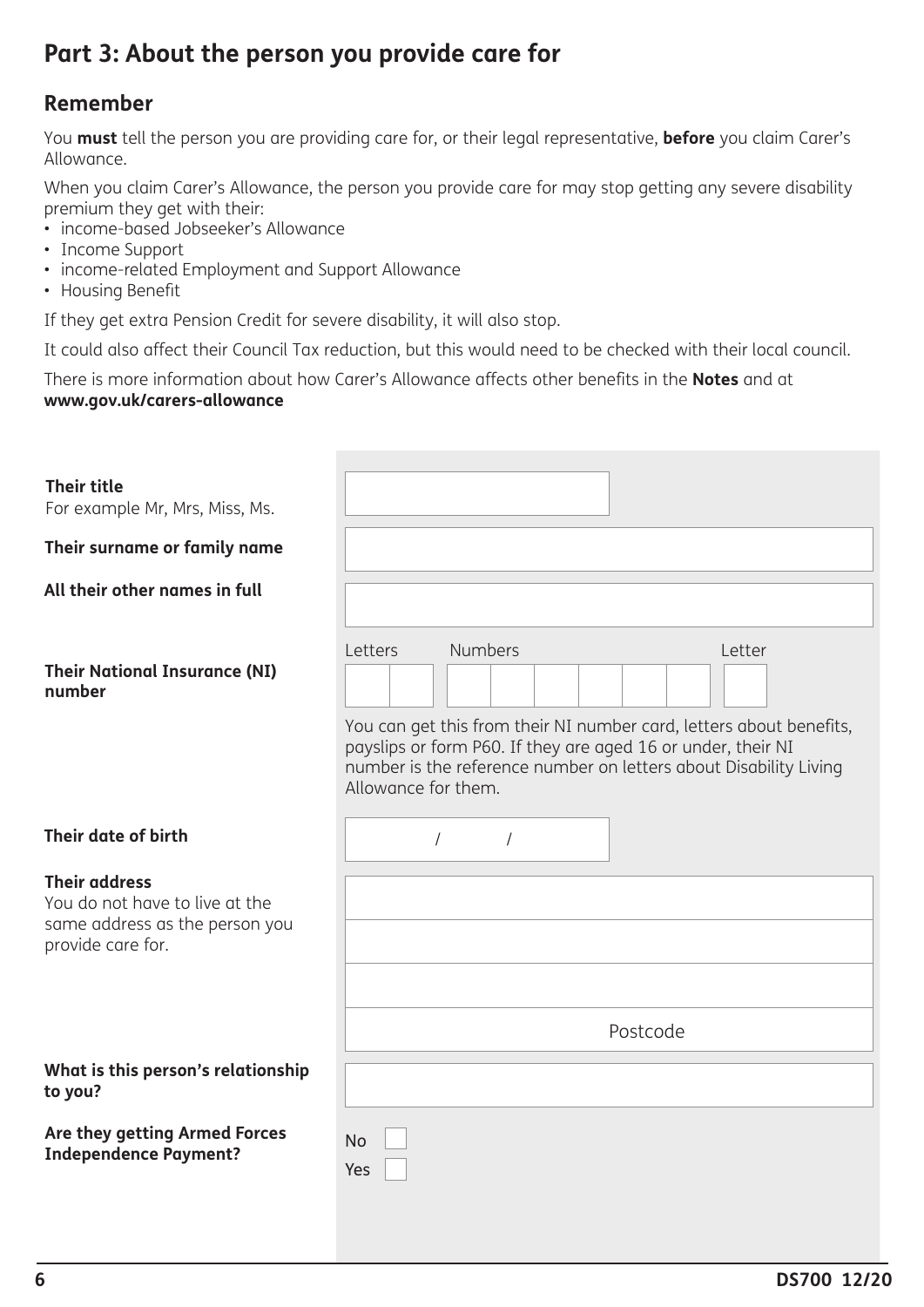### **Is the person you care for receiving a disability benefit from an EEA country or Switzerland?**

If **Yes**, what is the name of the benefit?

Which country is paying the benefit?

Please send in a recent notification regarding this benefit award if you have one.

### **Have you spent 35 hours or more each week providing care for this person since the date you want to claim from?**

**Were you providing care for this person for 35 hours a week or more before the date you want to claim from?** 

**If you were providing care for this person before the date you want to claim from, have there been any times you were unable to provide care for this person during the 6 months before the date you want to claim from?** 

This is when you spent less than 35 hours a week providing care for the person. For example, when:

- they were in respite care, hospital or on holiday without you
- you were in hospital or on holiday without them

#### **Have there been any times you were unable to provide care for this person since the date you want to claim from?**

This is when you spent less than 35 hours a week providing care for the person. For example, when:

- they were in respite care, hospital or on holiday without you
- you were in hospital or on holiday without them

| <b>No</b><br>Yes                                                                                                      |  |
|-----------------------------------------------------------------------------------------------------------------------|--|
|                                                                                                                       |  |
|                                                                                                                       |  |
| <b>No</b><br>Yes                                                                                                      |  |
| <b>No</b><br>Yes<br>When did you start<br>providing care for<br>$\sqrt{\phantom{a}}$<br>$\sqrt{2}$<br>them?           |  |
| <b>No</b><br>Yes<br>Tell us about this on the next 3 pages.                                                           |  |
| <b>No</b><br>Yes<br>Tell us about this on the next 3 pages. You could still<br>get Carer's Allowance for these times. |  |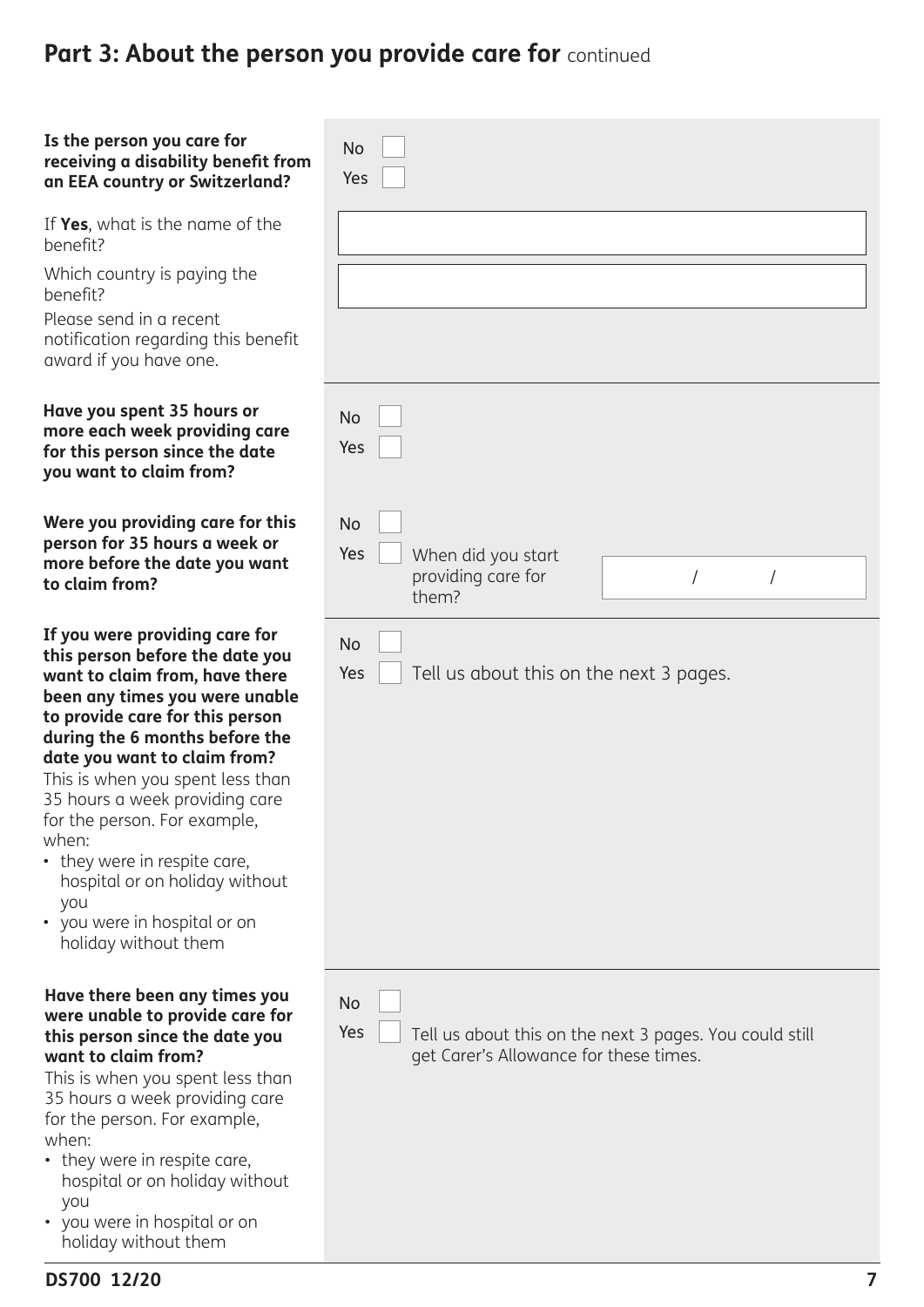| Is another person getting the carer<br>element of Universal Credit for<br>providing care for them?<br>There is more information about<br>what happens if there is more than<br>one carer on page 4 of the Notes<br>booklet. | <b>No</b><br>Yes<br>Tell us about the person who is getting the carer<br>element of Universal Credit. If you can, tell us their<br>name, address, date of birth and NI number.      |
|-----------------------------------------------------------------------------------------------------------------------------------------------------------------------------------------------------------------------------|-------------------------------------------------------------------------------------------------------------------------------------------------------------------------------------|
| Has the person you provide care<br>for been in hospital, a care home<br>or respite care for at least a<br>week since the date you want to<br>claim from and the 26 weeks<br>before this date?                               | <b>No</b><br>Go to the next page.<br>Yes<br>Tell us about this below. If they had more than 3<br>periods in hospital, a care home or respite care, tell us<br>about them in Part 9. |
| <b>Period 1</b>                                                                                                                                                                                                             |                                                                                                                                                                                     |
| They were in                                                                                                                                                                                                                | hospital.<br>a care home or respite care.                                                                                                                                           |
| When were they in hospital, a care<br>home or respite care?                                                                                                                                                                 | From<br>to                                                                                                                                                                          |
| While they were in hospital, a care<br>home or respite care, did you still<br>provide care for 35 hours a week?                                                                                                             | <b>No</b><br>Yes                                                                                                                                                                    |
| If they were in a care home or<br>respite care, were they getting care<br>from a medical professional during<br>this time?                                                                                                  | No<br>Yes                                                                                                                                                                           |
| <b>Period 2</b>                                                                                                                                                                                                             |                                                                                                                                                                                     |
| They were in                                                                                                                                                                                                                | hospital.<br>a care home or respite care.                                                                                                                                           |
| When were they in hospital, a care<br>home or respite care?                                                                                                                                                                 | From<br>to                                                                                                                                                                          |
| While they were in hospital, a care<br>home or respite care, did you still<br>provide care for 35 hours a week?                                                                                                             | <b>No</b><br>Yes                                                                                                                                                                    |
| If they were in a care home or<br>respite care, were they getting<br>care from a medical professional<br>during this time?                                                                                                  | No<br>Yes                                                                                                                                                                           |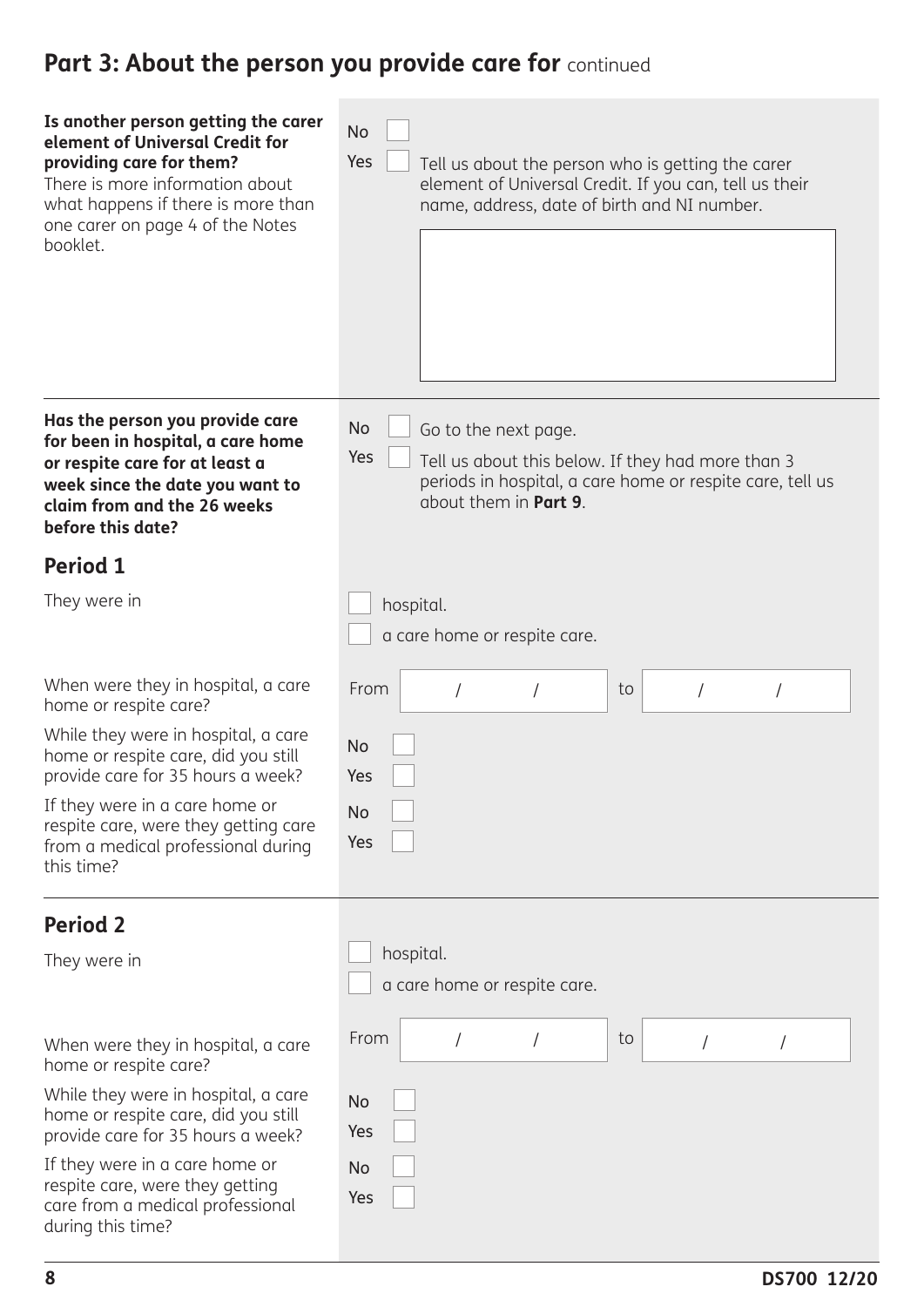| <b>Period 3</b><br>They were in                                                                                                                                                                                                                                                                           | hospital.                                                                                                                                                                   |
|-----------------------------------------------------------------------------------------------------------------------------------------------------------------------------------------------------------------------------------------------------------------------------------------------------------|-----------------------------------------------------------------------------------------------------------------------------------------------------------------------------|
|                                                                                                                                                                                                                                                                                                           | a care home or respite care.                                                                                                                                                |
| When were they in hospital, a care<br>home or respite care?<br>While they were in hospital, a care<br>home or respite care, did you still<br>provide care for 35 hours a week?<br>If they were in a care home or respite<br>care, were they getting care from a<br>medical professional during this time? | From<br>to<br>$\overline{1}$<br><b>No</b><br>Yes<br><b>No</b><br>Yes                                                                                                        |
| Have you been in hospital or a<br>care home or respite care for at<br>least a week since the date you<br>want to claim from and the 26<br>weeks before this date?                                                                                                                                         | No<br>Go to the next page.<br>Yes<br>Tell us about this below. If you had more than<br>3 periods in hospital, a care home or respite<br>care, tell us about them in Part 9. |
| <b>Period 1</b>                                                                                                                                                                                                                                                                                           |                                                                                                                                                                             |
| You were in                                                                                                                                                                                                                                                                                               | hospital.<br>a care home or respite care.                                                                                                                                   |
| When were you in hospital, a care<br>home or respite care?                                                                                                                                                                                                                                                | From<br>to                                                                                                                                                                  |
| If you were in a care home or<br>respite care, were you getting care<br>from a medical professional during<br>this time?                                                                                                                                                                                  | <b>No</b><br>Yes                                                                                                                                                            |
| <b>Period 2</b>                                                                                                                                                                                                                                                                                           |                                                                                                                                                                             |
| You were in                                                                                                                                                                                                                                                                                               | hospital.<br>a care home or respite care.                                                                                                                                   |
| When were you in hospital, a care<br>home or respite care?                                                                                                                                                                                                                                                | From<br>to<br>$\sqrt{2}$<br>$\sqrt{2}$                                                                                                                                      |
| If you were in a care home or<br>respite care, were you getting care<br>from a medical professional during<br>this time?                                                                                                                                                                                  | No<br>Yes                                                                                                                                                                   |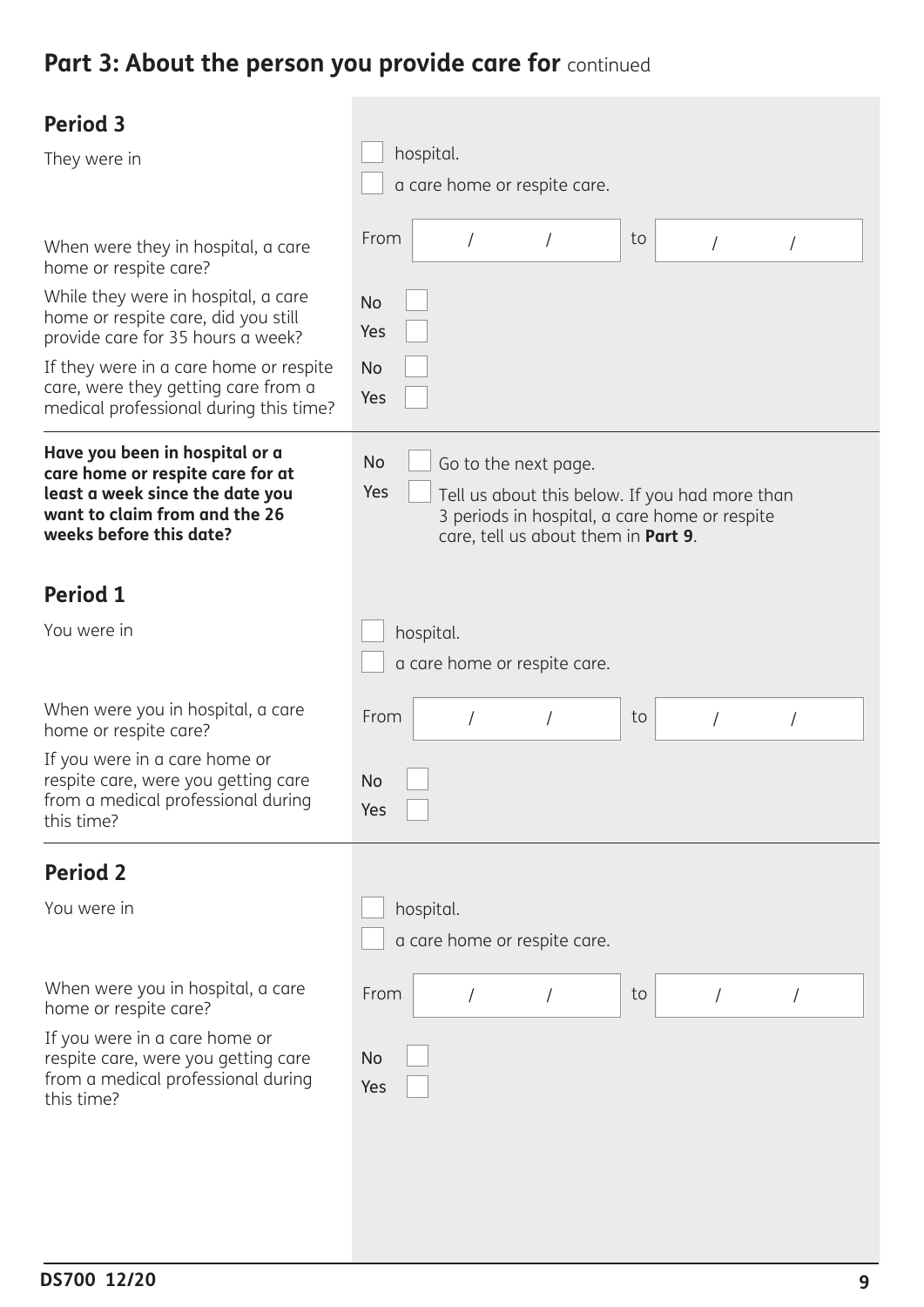| <b>Period 3</b><br>You were in<br>When were you in hospital, a care                                                                                                                                                                           | From             | hospital.<br>a care home or respite care.<br>$\overline{1}$ |            | to | $\sqrt{ }$ |            |  |
|-----------------------------------------------------------------------------------------------------------------------------------------------------------------------------------------------------------------------------------------------|------------------|-------------------------------------------------------------|------------|----|------------|------------|--|
| home or respite care?<br>If you were in a care home or<br>respite care, were you getting care<br>from a medical professional during<br>this time?                                                                                             | <b>No</b><br>Yes |                                                             | $\sqrt{2}$ |    |            | /          |  |
| Have there been any other times<br>you have not provided care for the<br>person named on page 6 of this<br>form for 35 hours a week since the<br>date you want to claim from and<br>the 26 weeks before this date?<br>This includes holidays. | <b>No</b><br>Yes | Go to the next page.<br>Tell us about this below.           |            |    |            |            |  |
| <b>Period 1</b>                                                                                                                                                                                                                               |                  |                                                             |            |    |            |            |  |
| When did you not provide care for<br>35 hours a week?                                                                                                                                                                                         | From             |                                                             | am/pm      | on | $\sqrt{2}$ | $\sqrt{2}$ |  |
|                                                                                                                                                                                                                                               | To               |                                                             | am/pm      | on | $\sqrt{2}$ |            |  |
| The person you provide care for<br>was                                                                                                                                                                                                        |                  | on holiday.<br>at home.<br>somewhere else.                  |            |    |            |            |  |
| You were                                                                                                                                                                                                                                      |                  | on holiday.<br>at home.<br>somewhere else.                  |            |    |            |            |  |
| <b>Period 2</b>                                                                                                                                                                                                                               |                  |                                                             |            |    |            |            |  |
| When did you not provide care for<br>35 hours a week?                                                                                                                                                                                         | From             |                                                             | am/pm      | on |            |            |  |
|                                                                                                                                                                                                                                               | To               |                                                             | am/pm      | on | $\sqrt{2}$ | $\prime$   |  |
| The person you provide care for<br>was                                                                                                                                                                                                        |                  | on holiday.<br>at home.<br>somewhere else.                  |            |    |            |            |  |
| You were                                                                                                                                                                                                                                      |                  | on holiday.<br>at home.<br>somewhere else.                  |            |    |            |            |  |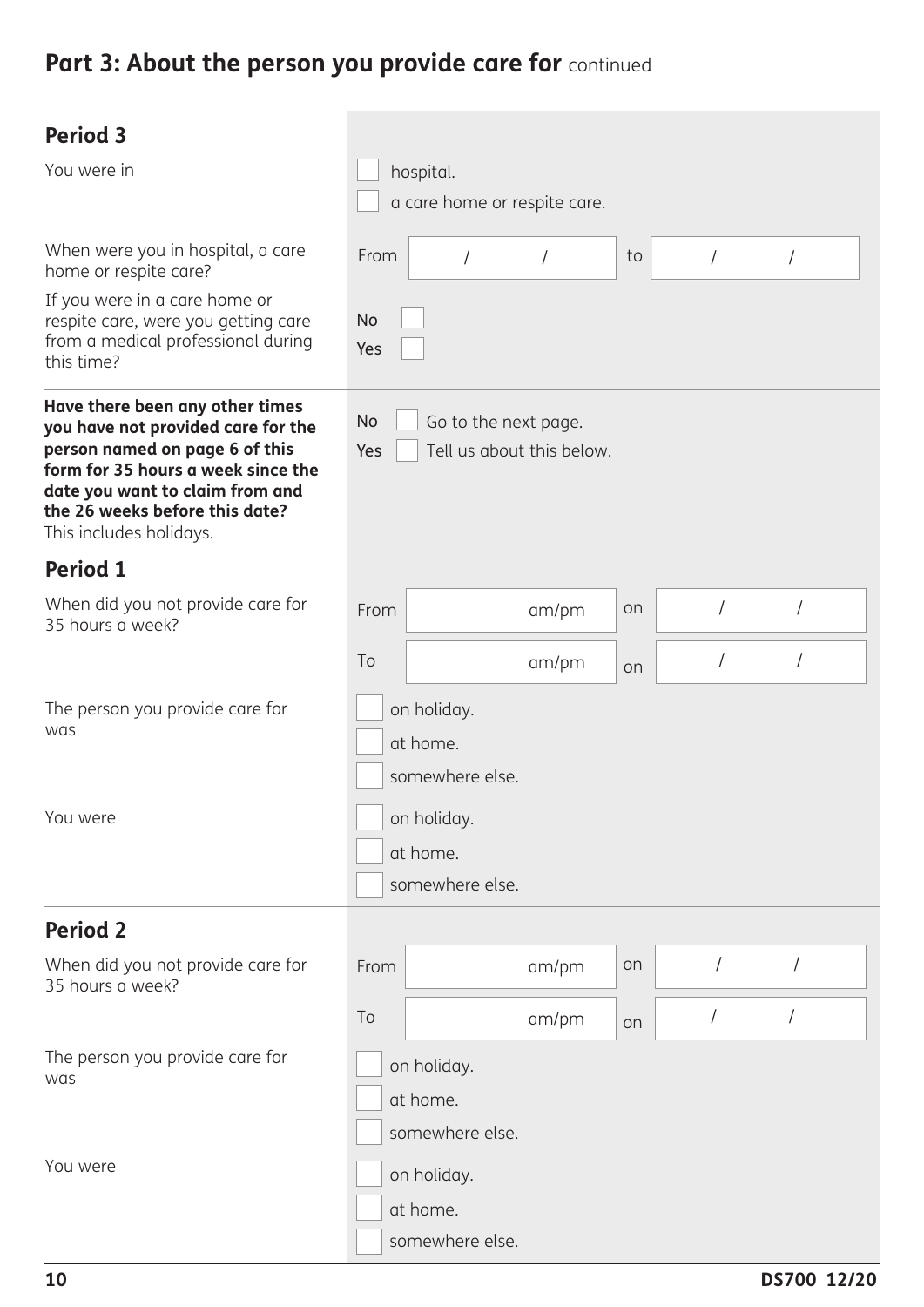| <b>Period 3</b>                                                                                                                                                                                                      |                         |                                 |           |                                                                                                     |          |  |
|----------------------------------------------------------------------------------------------------------------------------------------------------------------------------------------------------------------------|-------------------------|---------------------------------|-----------|-----------------------------------------------------------------------------------------------------|----------|--|
| When did you not provide care<br>for 35 hours a week?                                                                                                                                                                | From                    | am/pm                           | on        | $\sqrt{2}$                                                                                          | $\prime$ |  |
|                                                                                                                                                                                                                      | To                      | am/pm                           | on        | $\sqrt{2}$                                                                                          |          |  |
| The person you provide care<br>for was                                                                                                                                                                               | on holiday.<br>at home. | somewhere else.                 |           |                                                                                                     |          |  |
| You were                                                                                                                                                                                                             | on holiday.<br>at home. | somewhere else.                 |           |                                                                                                     |          |  |
| <b>Part 4: About education</b>                                                                                                                                                                                       |                         |                                 |           |                                                                                                     |          |  |
| Have you been on a course of<br>education since the date you want<br>to claim from?<br>If you are on holiday such as the<br>summer or winter vacation, or on<br>temporary leave from your course,<br>still tick Yes. | <b>No</b><br>Yes        | Go to Part 5.                   | Important | Tick Yes if you are on holiday or a<br>mid-term break and you will be going<br>back to your course. |          |  |
| Are you on a trainee scheme?                                                                                                                                                                                         | <b>No</b><br>Yes        | We will contact you about this. |           |                                                                                                     |          |  |
| <b>Course title</b>                                                                                                                                                                                                  |                         |                                 |           |                                                                                                     |          |  |
| <b>Type of course</b><br>For example GCSE, A-level, NVQ,<br>traineeship or degree.                                                                                                                                   |                         |                                 |           |                                                                                                     |          |  |
| Name and address of school,<br>college or university                                                                                                                                                                 |                         |                                 |           |                                                                                                     |          |  |
|                                                                                                                                                                                                                      |                         |                                 |           |                                                                                                     |          |  |
|                                                                                                                                                                                                                      |                         |                                 |           |                                                                                                     |          |  |
|                                                                                                                                                                                                                      |                         |                                 |           | Postcode                                                                                            |          |  |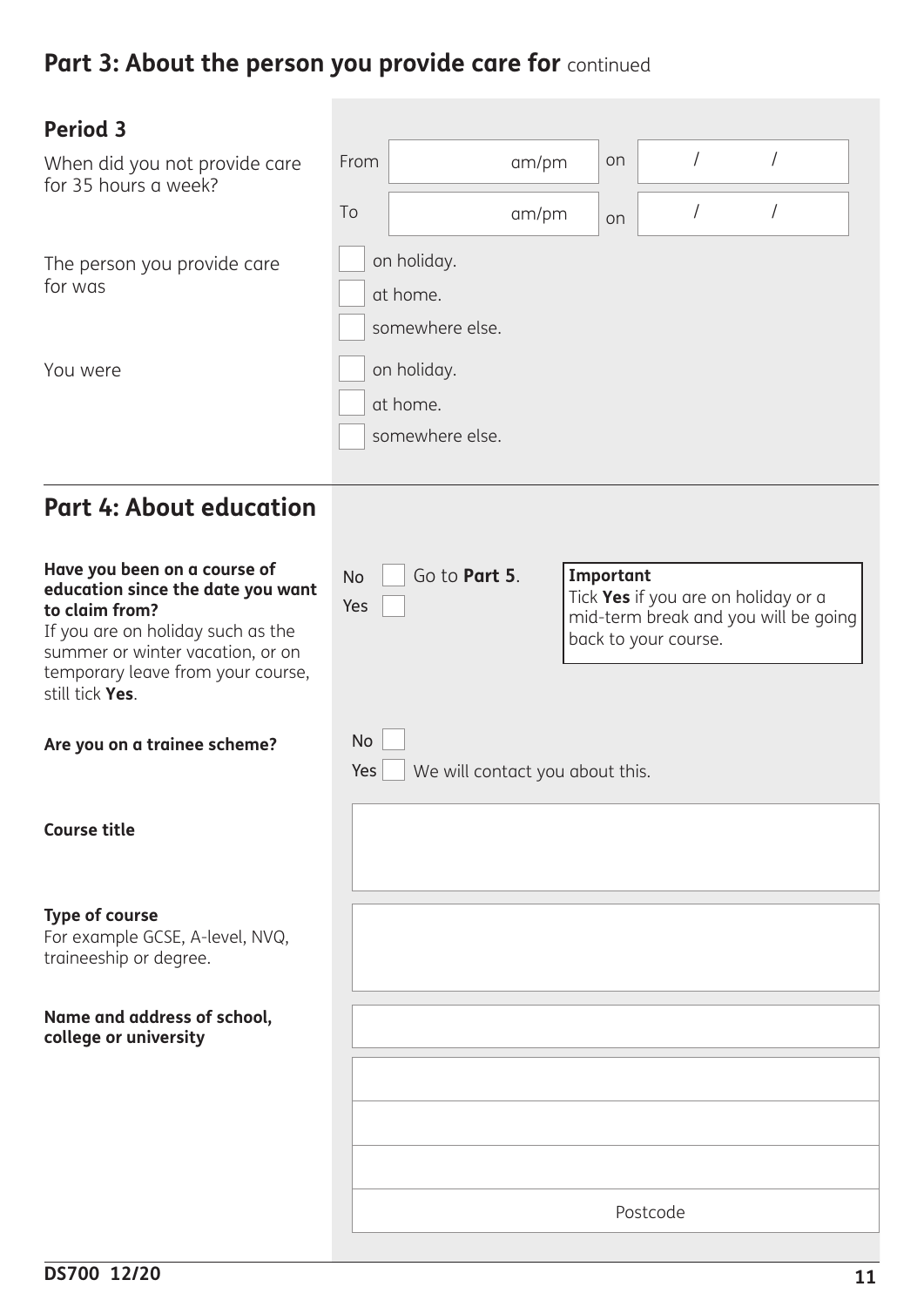# **Part 4: About education** continued

| Name of main teacher or tutor                                                                                                             |                                                                                             |                  |
|-------------------------------------------------------------------------------------------------------------------------------------------|---------------------------------------------------------------------------------------------|------------------|
| <b>Contact phone number</b>                                                                                                               |                                                                                             |                  |
| When did you start your course?                                                                                                           |                                                                                             |                  |
| Are you studying full-time on a<br>university course?<br>If you are on holiday or<br>temporary leave from your<br>course, still tick Yes. | <b>No</b><br>Yes<br>Have you been granted<br>any exemptions from any<br>part of the course? | <b>No</b><br>Yes |
| When do you expect the course<br>to end?                                                                                                  |                                                                                             |                  |
| If you are no longer on the<br>course, when did you finish?                                                                               |                                                                                             |                  |

# **Part 5: Your Income**

By *income* we mean:

- full-time or part-time work
- casual or temporary work
- apprenticeships
- work on a zero hours contract
- job sharing

### **Are you a company director?**

#### **Have you been employed at any time in the 6 month period before the date you want to claim from?**

Still tick **Yes** if you are off work because you are sick, or on paid or unpaid leave.

- being included in a tax return as a worker
- being a company director
- being in the Army Reserve or other auxiliary armed forces, or
- being on a career break, or taking paid or unpaid leave.

No

Yes

Yes We will write to you about this.

| N٥ |  |
|----|--|
|    |  |

Go to **Part 6**.

Tell us about your main job below. If you have had more than one job at any time since 6 months before the date you want to claim from, tell us about this in **Part 9**.

Please send us:

- the last payslip you got before the date you want to claim from, and
- any payslips you have had since then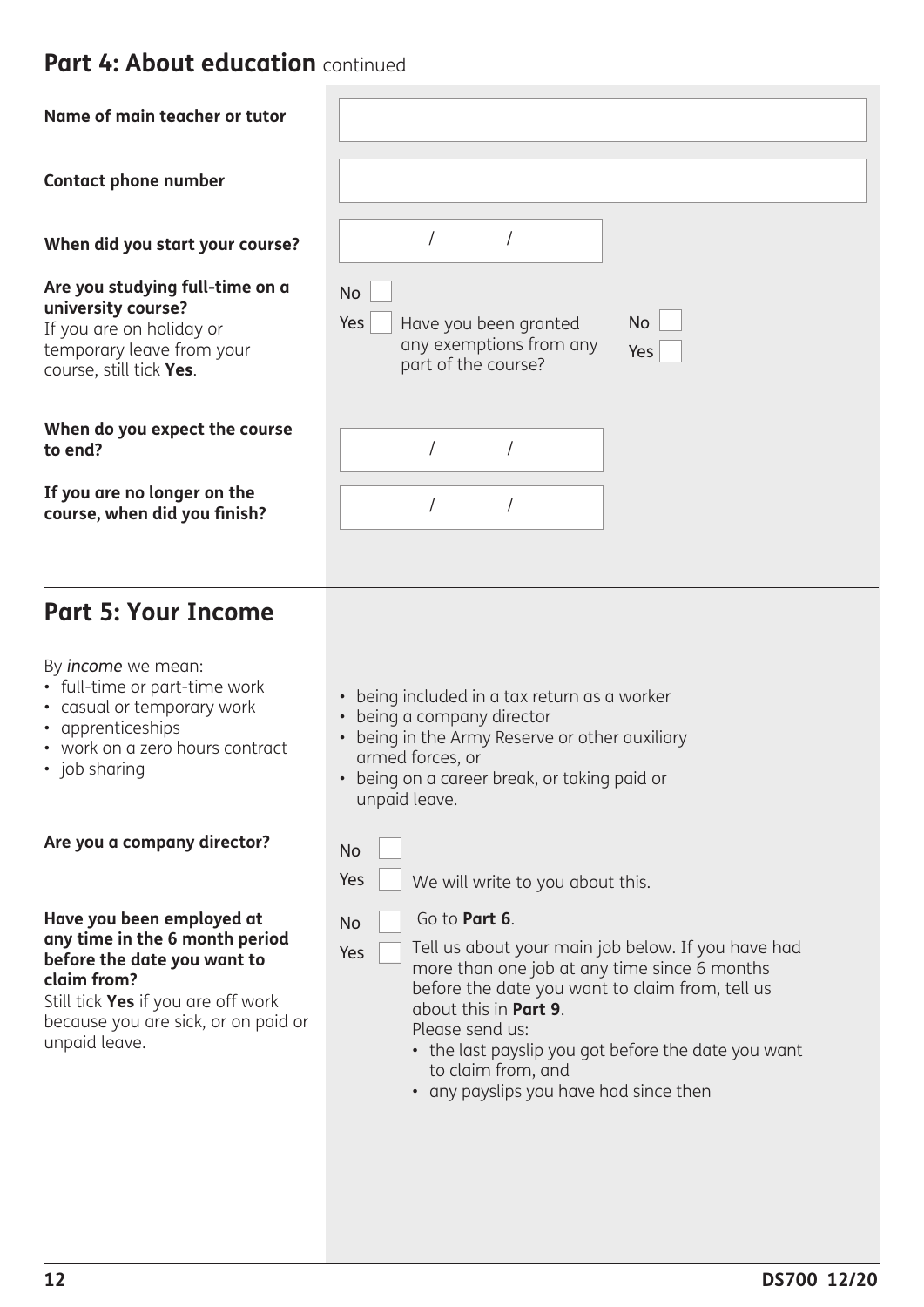# **Part 5: Your Income** continued

| <b>Employer's name and address</b>                                                                          | Postcode                                                                                                                                                                                                                                                                                                                      |
|-------------------------------------------------------------------------------------------------------------|-------------------------------------------------------------------------------------------------------------------------------------------------------------------------------------------------------------------------------------------------------------------------------------------------------------------------------|
| <b>Employer's phone number</b>                                                                              |                                                                                                                                                                                                                                                                                                                               |
| Payroll or employee number                                                                                  |                                                                                                                                                                                                                                                                                                                               |
| When did you start this job?                                                                                |                                                                                                                                                                                                                                                                                                                               |
| Has the job finished?                                                                                       | <b>No</b><br>Yes<br>$\sqrt{ }$<br>When did you last work?<br>$\prime$<br>What is the leaving date<br>$\prime$<br>$\sqrt{2}$<br>on your P45, if you have<br>one?<br>Does your employer owe<br><b>No</b><br>you any money?<br>Yes<br>This might be holiday<br>pay, redundancy pay or<br>a payment instead of<br>notice (PILON). |
| How many hours a week do you<br>or did you work?                                                            | hours a week                                                                                                                                                                                                                                                                                                                  |
| How often are you or were<br>you paid?                                                                      | Weekly<br>Fortnightly<br>4-weekly<br>Monthly<br>Other - tell us how often.                                                                                                                                                                                                                                                    |
| When do you or did you get paid?<br>For example, every Friday, the last<br>day of every month, every fourth |                                                                                                                                                                                                                                                                                                                               |

**DS700 12/20** 

Friday, fifteenth of every month.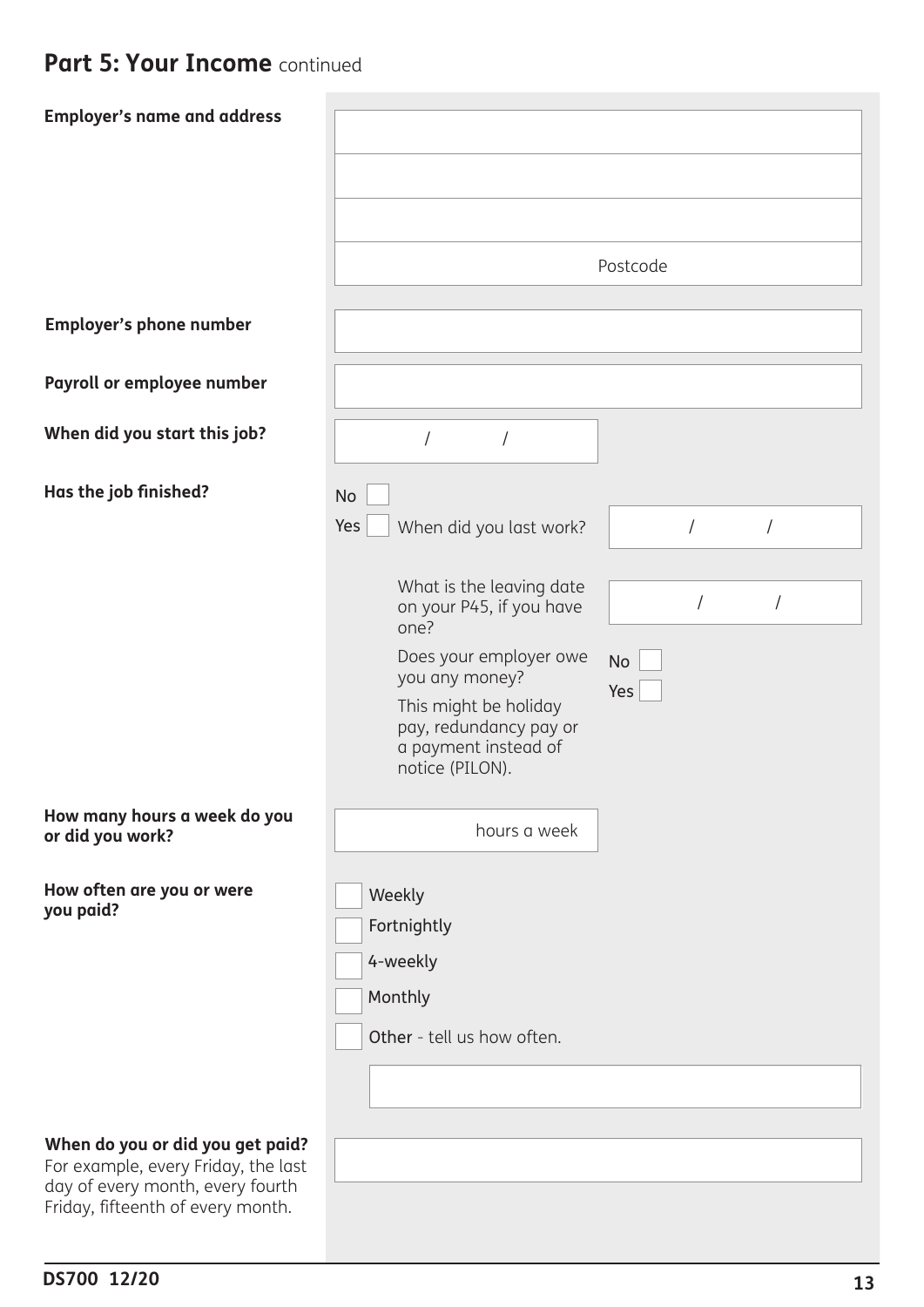# **Part 5: Your Income** continued

### **Do you or did you get paid the same amount each time?**

### **When were you last paid?**

#### **How much was your last payment?**

Tell us the amount before taking off any tax or deductions.

### **What period did this cover?**

#### **What was included in this pay?**

Include things like holiday pay, redundancy pay or a payment instead of notice (PILON), SSP and SMP. Give us full details of everything paid to you and what period each payment was for.

#### **Do you or did you pay into a pension scheme?**

This could be an occupational pension (a works pension), a private pension, a stakeholder pension or a retirement annuity scheme.

| $\operatorname{\mathsf{No}}$<br>Yes |                                                    |    |                      |                      |  |
|-------------------------------------|----------------------------------------------------|----|----------------------|----------------------|--|
| $\sqrt{\phantom{a}}$                | $\sqrt{\phantom{a}}$                               |    |                      |                      |  |
| £                                   |                                                    |    |                      |                      |  |
| From                                |                                                    | To |                      |                      |  |
| $\sqrt{\phantom{a}}$                | $\sqrt{\phantom{a}}$                               |    | $\sqrt{\phantom{a}}$ | $\sqrt{\phantom{a}}$ |  |
|                                     |                                                    |    |                      |                      |  |
| No<br>Yes                           | Tell us the type of pension and how much you paid. |    |                      |                      |  |
| Type:                               | every                                              |    |                      |                      |  |
| £                                   |                                                    |    |                      |                      |  |
| Type:                               |                                                    |    |                      |                      |  |
| $\pounds$                           | every                                              |    |                      |                      |  |
| Type:                               |                                                    |    |                      |                      |  |
| $\pounds$                           | every                                              |    |                      |                      |  |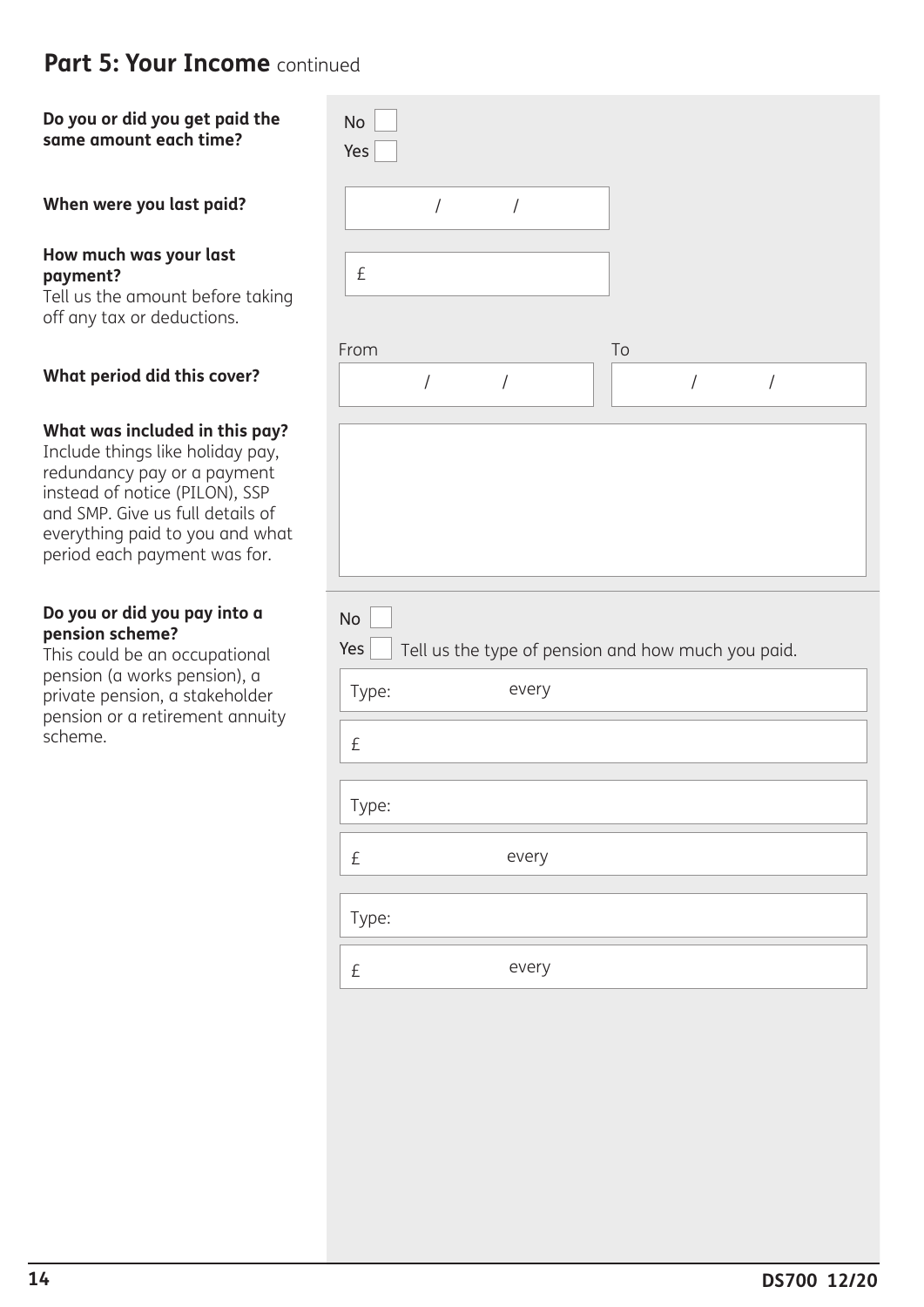# **Part 5: Your Income** continued

| Have you had any Statutory<br><b>Sick Pay, Statutory Maternity</b><br>Pay, Statutory Paternity Pay or<br><b>Statutory Adoption Pay since the</b><br>date you want to claim from?                                    | <b>No</b><br>Yes                                                                                                                                                                                          |
|---------------------------------------------------------------------------------------------------------------------------------------------------------------------------------------------------------------------|-----------------------------------------------------------------------------------------------------------------------------------------------------------------------------------------------------------|
| Tell us which statutory<br>payment you had                                                                                                                                                                          |                                                                                                                                                                                                           |
| How much and how often?                                                                                                                                                                                             | £<br>every                                                                                                                                                                                                |
| Employer's name and address                                                                                                                                                                                         |                                                                                                                                                                                                           |
|                                                                                                                                                                                                                     | Postcode                                                                                                                                                                                                  |
| Do you or did you pay for<br>anything necessary to do<br>your job?<br>For example, tools or<br>protective clothing. These are<br>things you have to pay for<br>yourself, not things that your<br>employer pays for. | <b>No</b><br>Tell us about anything you have to pay for that is<br>Yes<br>essential for your job. Tell us what this is, why you<br>need it, how much it costs and how often you have<br>to pay for it.    |
| While you are at work, do you<br>or did you pay for childcare or<br>for someone to look after the<br>person you provide care for?                                                                                   | <b>No</b><br>Yes<br>Tell us who you pay, how much you pay and how<br>often, and who you pay for. If you pay a family<br>member, tell us their relationship to you and the<br>person you provide care for. |
| Are you receiving tax-free<br>childcare?                                                                                                                                                                            | Go to Part 6<br><b>No</b>                                                                                                                                                                                 |
|                                                                                                                                                                                                                     | Yes<br>If Yes, how much and how often?                                                                                                                                                                    |
|                                                                                                                                                                                                                     | $\pounds$<br>every                                                                                                                                                                                        |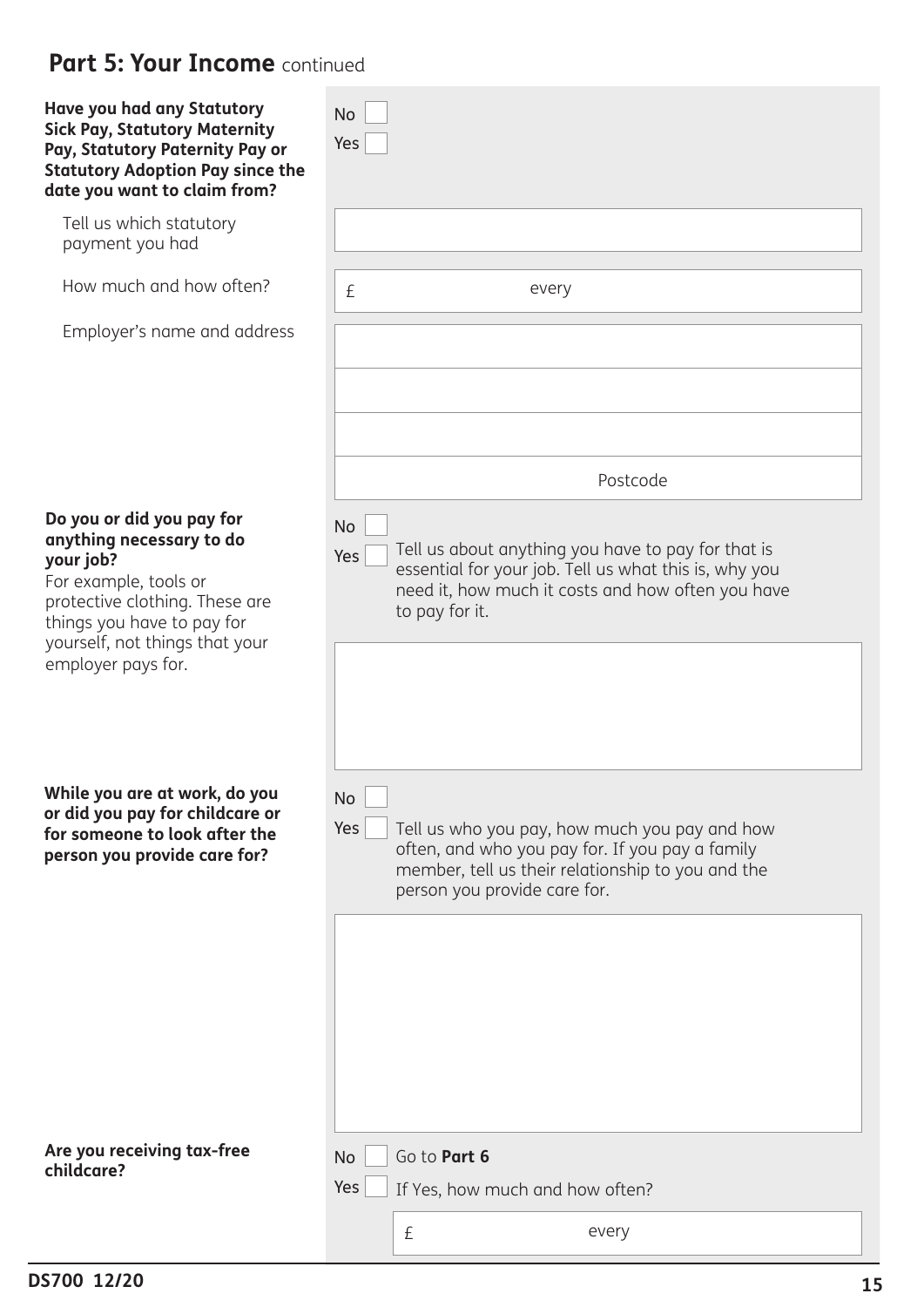# **Part 6: About self-employment**

By self-employment we mean:

- working for yourself
- being a partner or sleeping partner in a business
- receiving income from property or land you own, or
- renting out any part of the home you live in for example, to a lodger

If you are a company director, you should fill in **Part 5: Your income**.

| Have you been self-employed at<br>any time since the week before<br>Yes<br>the date you want to claim from?                | Go to Part 7.<br><b>No</b><br>Tell us about this below.                                                                         |  |  |  |  |  |
|----------------------------------------------------------------------------------------------------------------------------|---------------------------------------------------------------------------------------------------------------------------------|--|--|--|--|--|
| Are you self-employed now?<br><b>No</b><br>Yes                                                                             | Tell us below about your most recent self-employed<br>work.<br>Tell us below about the self-employed work you are<br>doing now. |  |  |  |  |  |
| When did you start this work?                                                                                              |                                                                                                                                 |  |  |  |  |  |
| When did you finish this work?<br>If you have finished.                                                                    |                                                                                                                                 |  |  |  |  |  |
| Have you ceased trading?<br><b>No</b><br>Yes                                                                               | If you ceased trading more than a week before the<br>date you want to claim Carer's Allowance from, go to<br>Part 7.            |  |  |  |  |  |
| What type of work or business<br>is it?                                                                                    |                                                                                                                                 |  |  |  |  |  |
| From<br>What is your trading year?                                                                                         | To                                                                                                                              |  |  |  |  |  |
|                                                                                                                            | Please send us the most recent finalised accounts you have<br>for your business. We cannot accept tax returns.                  |  |  |  |  |  |
| <b>No</b><br>Are you sending us your most<br>recent finalised accounts?<br>Yes                                             | Go to Part 7.                                                                                                                   |  |  |  |  |  |
|                                                                                                                            | If you cannot send us the most recent finalised accounts,<br>we will write to you for more information. Go to Part 7.           |  |  |  |  |  |
| Are the income, outgoings and<br><b>No</b><br>profit in these accounts similar<br>Yes<br>to your current level of trading? | Tell us briefly below how it is different and when it<br>changed. We will contact you about this.                               |  |  |  |  |  |
|                                                                                                                            |                                                                                                                                 |  |  |  |  |  |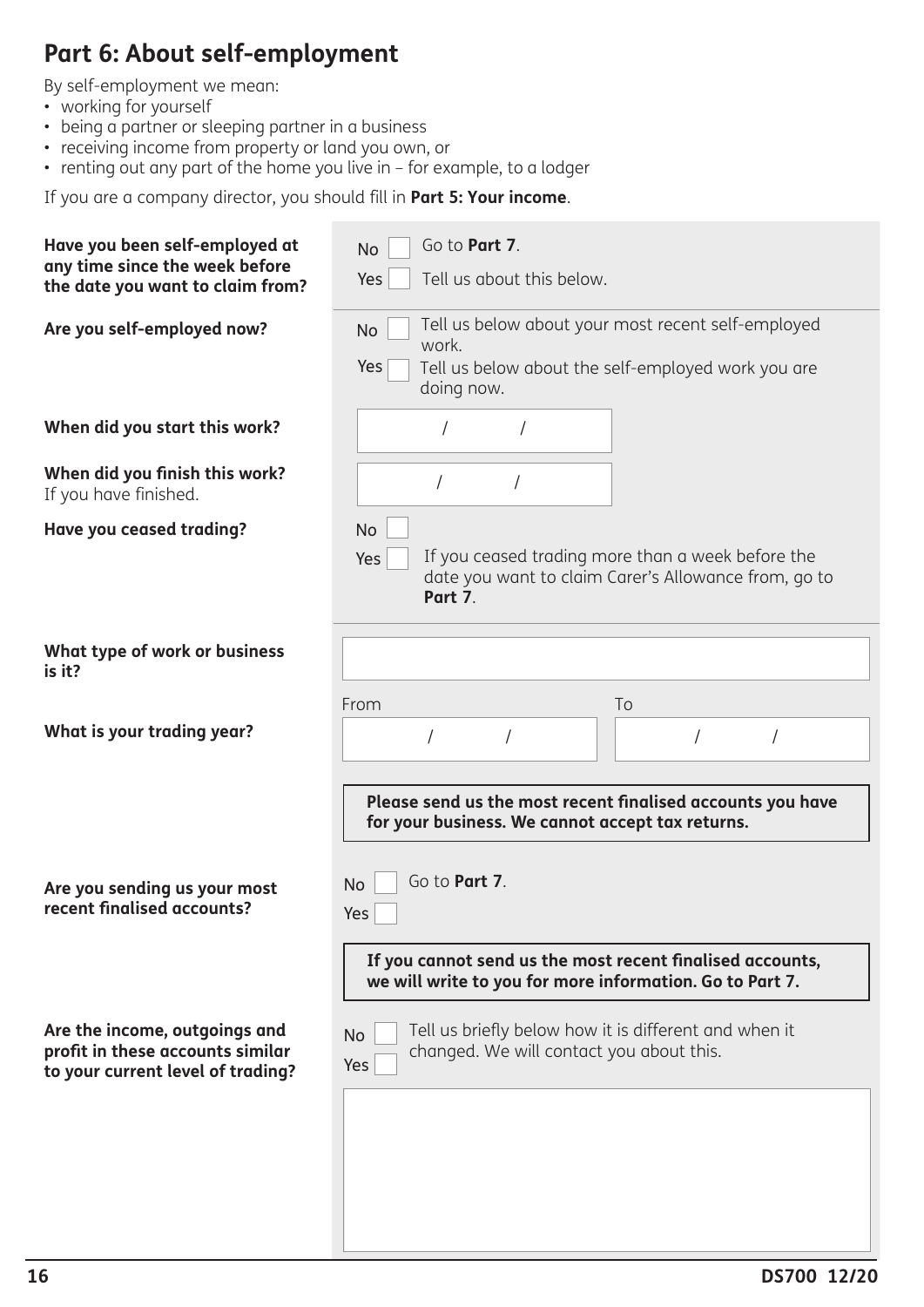# Part 6: About self-employment continued

### **During the period of the account you are sending us, did you pay into a pension scheme?**

This could be an occupational pension (a works pension), a privat pension, a stakeholder pension or retirement annuity scheme.

**While you were at work, during the period of the accounts you are sending us, did you pay for childcare or for someone to look after the person you provide care for?** 

**Are you receiving tax-free childcare?** 

| <b>No</b><br>Yes | Tell us the type of pension, how much you<br>paid and how often.                                                                                                                          |
|------------------|-------------------------------------------------------------------------------------------------------------------------------------------------------------------------------------------|
| Type:            |                                                                                                                                                                                           |
| £                |                                                                                                                                                                                           |
| Type:            |                                                                                                                                                                                           |
| £                | every                                                                                                                                                                                     |
| Type:            |                                                                                                                                                                                           |
| £                | every                                                                                                                                                                                     |
| Type:            |                                                                                                                                                                                           |
| £                | every                                                                                                                                                                                     |
| Yes              | Tell us who you paid, how much you paid and how<br>often, and who you paid for. If you paid a family<br>member, tell us their relationship to you and the<br>person you provide care for. |
| <b>No</b><br>Yes | If yes, how much and how often?<br>every<br>£                                                                                                                                             |
|                  |                                                                                                                                                                                           |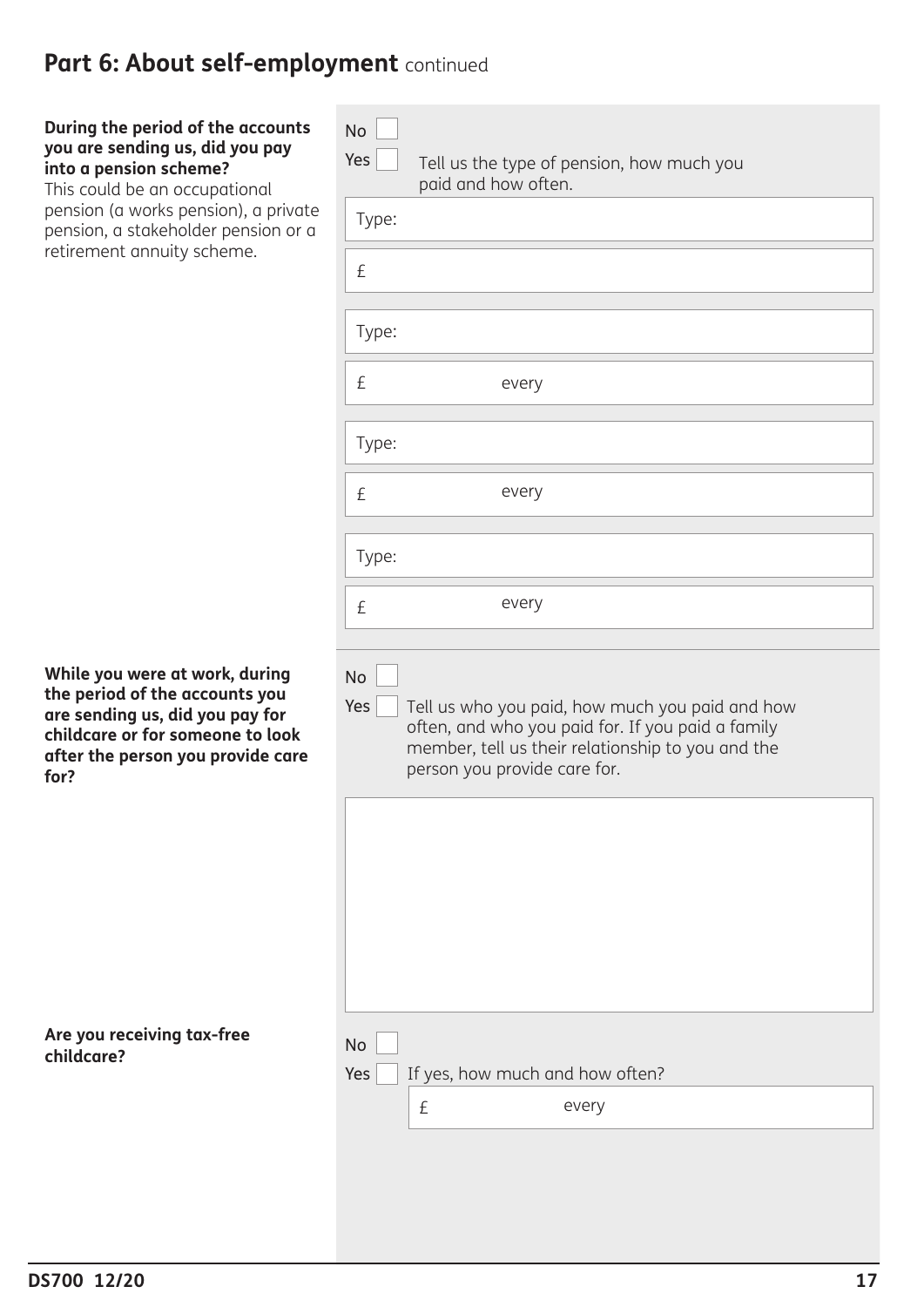# Part 6: About self-employment continued

| Are you or your partner getting<br><b>Marriage Allowance?</b>   | <b>No</b><br>Yes<br>What is the tax code of the person |
|-----------------------------------------------------------------|--------------------------------------------------------|
| Does your tax code begin with 'S'?                              | getting Marriage Allowance?<br><b>No</b><br>Yes        |
| Does your tax code begin with 'C'?                              | No<br>Yes                                              |
| To find out more about tax codes,<br>go to www.gov.uk/tax-codes |                                                        |

# **Part 7: About other money**

| Have you received any payments<br>for the person you provide care for<br>or anybody else since the date you<br>want to claim from?<br>For example payments for fostering,<br>adult placements, direct payments<br>or any payments from your local<br>council. | <b>No</b><br>Yes |
|---------------------------------------------------------------------------------------------------------------------------------------------------------------------------------------------------------------------------------------------------------------|------------------|
| What is this payment called?                                                                                                                                                                                                                                  |                  |
| Who pays you?                                                                                                                                                                                                                                                 |                  |
|                                                                                                                                                                                                                                                               | Postcode         |
| How much do they pay you and<br>how often?                                                                                                                                                                                                                    | £<br>every       |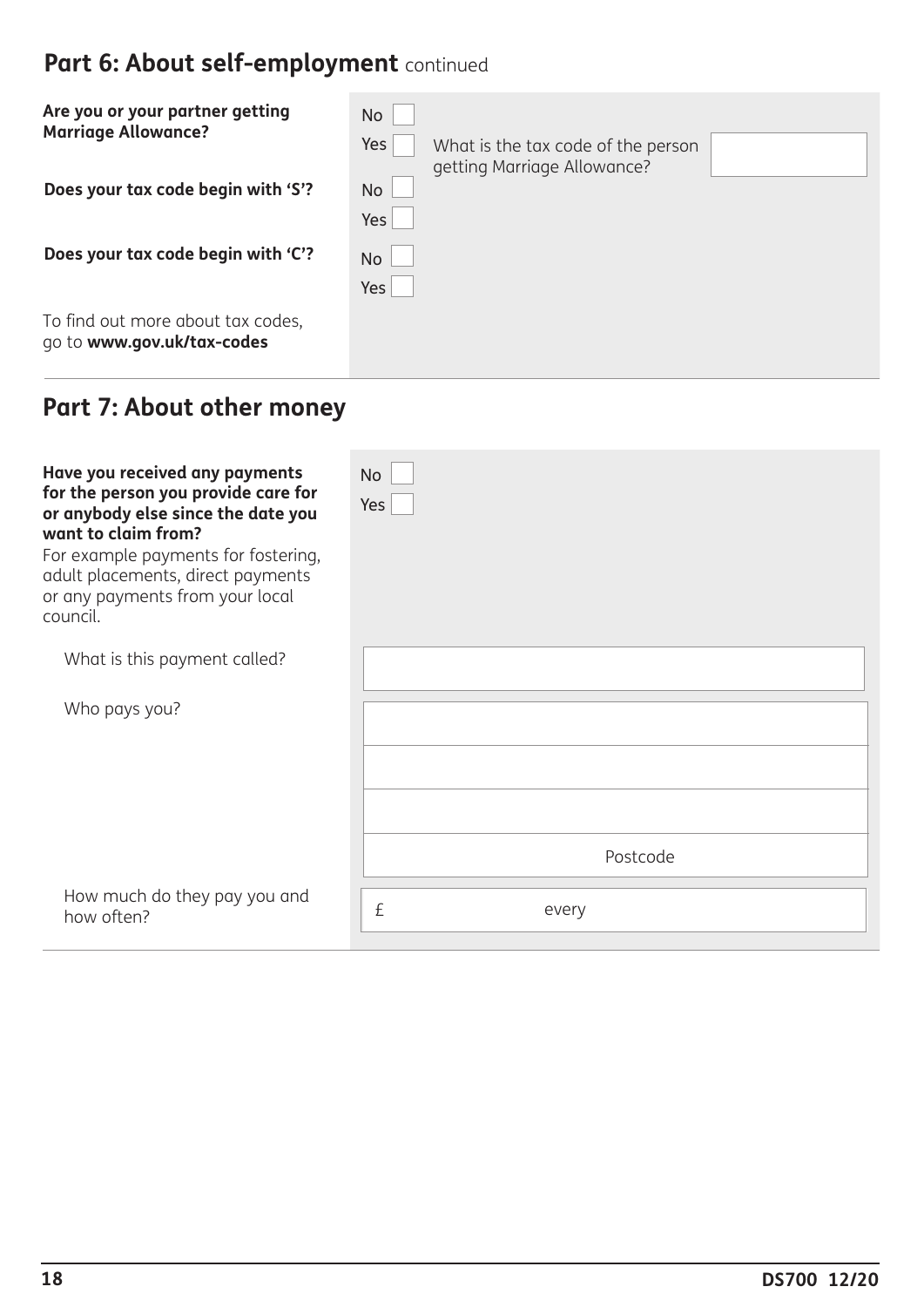# **Part 8: How we pay you**

### **We pay Carer's Allowance into a bank account.**

If you do not give us details of a bank account you can use, we cannot pay Carer's Allowance even if you are entitled to it.

We can pay your Carer's Allowance every:

- week (in advance) or
- 4 weeks (one week in advance and 3 weeks in arrears)

We normally pay it on a Monday.

### **How would you like to be paid?**

Please tick one box.

Every week. Every 4 weeks.

### **We will pay your money into an account.**

Many banks and building societies will let you collect your money at the post office.

We will tell you when we will make the first payment and how much it will be for.

We will tell you if the amount we pay into the account is going to change.

### **Finding out how much we have paid into the account**

You can check your payments on account statements. The statements may show your NI number next to any payments we have made. If you think a payment is wrong, get in touch with us straightaway.

### **If we pay you too much money**

We have the right to take back any money we pay that you are not entitled to.

This may be because of the way the system works for payments into an account.

For example, you may give us some information, which means you are entitled to less money. Sometimes we may not be able to change the amount we have already paid you. This means we will have paid you money that you are not entitled to.

### **We will contact you before we take back any money.**

### **What to do now**

- Tell us about the account you want to use on the next page. By giving us your account details, you:
	- agree that we will pay you into an account, and
	- understand what we have told you above, in the section If we pay you too much money
- If you are going to open an account, tell us your account details as soon as you get them.
- If you do not have an account, please contact us and we will give you more information.

### **Fill in the rest of this form. You do not have to wait until you have opened an account or contacted us.**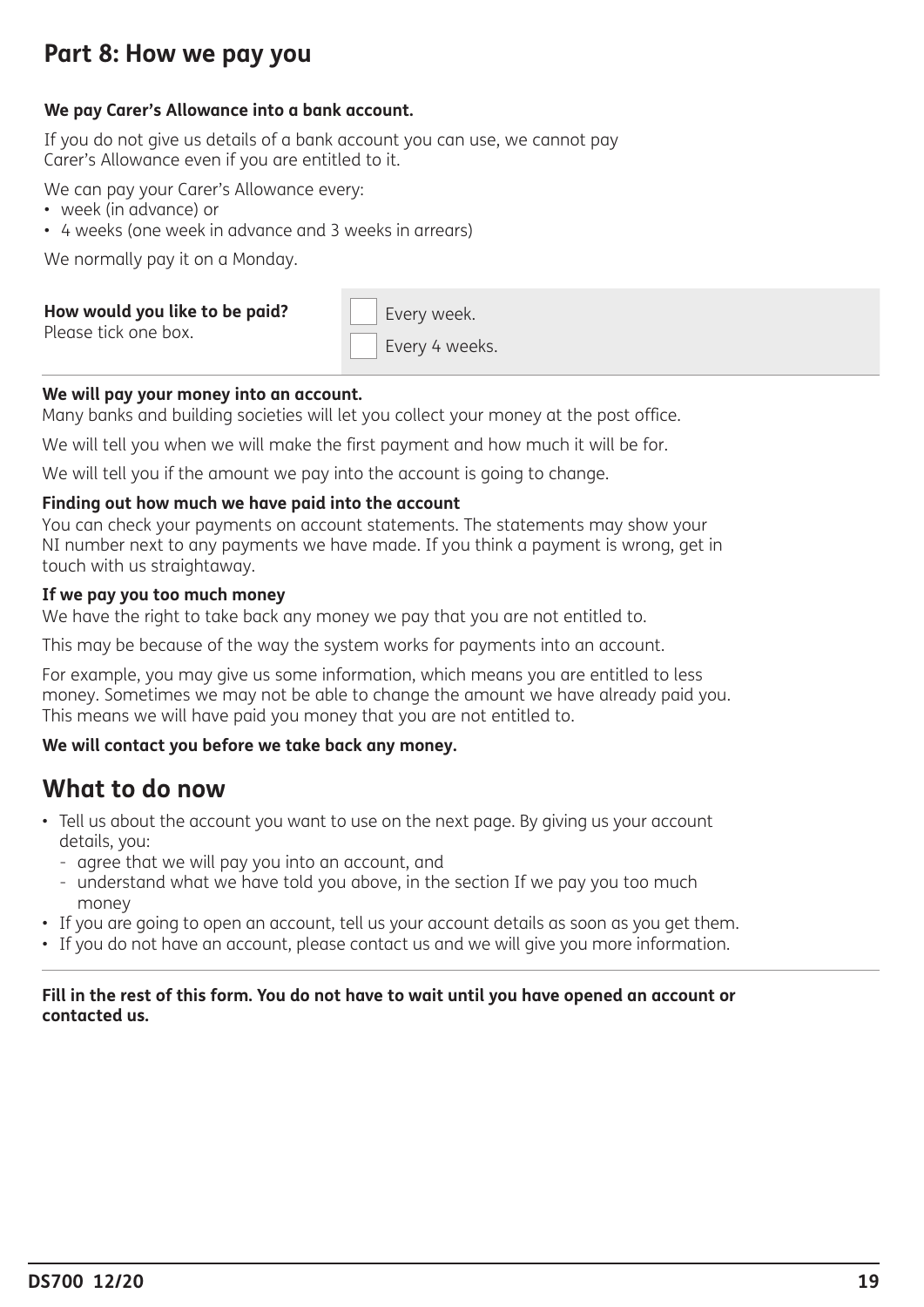# **Part 8: How we pay you** continued

### **About the account you want to use**

- You can use an account in your name, or a joint account.
- You can use someone else's account if:
	- the terms and conditions of their account allow this, and
	- they agree to let you use their account, and
	- you are sure they will use your money in the way you tell them
- You can use a credit union account. You must tell us the credit union's account details. Your credit union will be able to help you with this.
- If you are an appointee or a legal representative acting on behalf of the customer, the account should be in your name only.

### **Tell us your account details below.**

**It is very important you fill in all the boxes correctly, including the building society roll or reference number, if you have one. If you tell us the wrong account details, your payment may be delayed or you may lose money.** 

You can find the account details on your chequebook or bank statements. If you do not know the account details, ask the bank or building society.

### **Name of the account holder**

Please write the name of the account holder exactly as it is shown on the chequebook or statement.

### **Full name of bank or building society**

### **Sort code**

Please tell us all six numbers, for example 12–34–56

### **Account number**

Most account numbers are 8 numbers long.

If your account number has fewer than 10 numbers, please fill in the numbers from the left.

### **Building society roll or reference number**

If you are using a building society account you may need to tell us a roll or reference number. This may be made up of letters and numbers and may be up to 18 characters long. If you are not sure if the account has a roll or reference number, ask the building society.

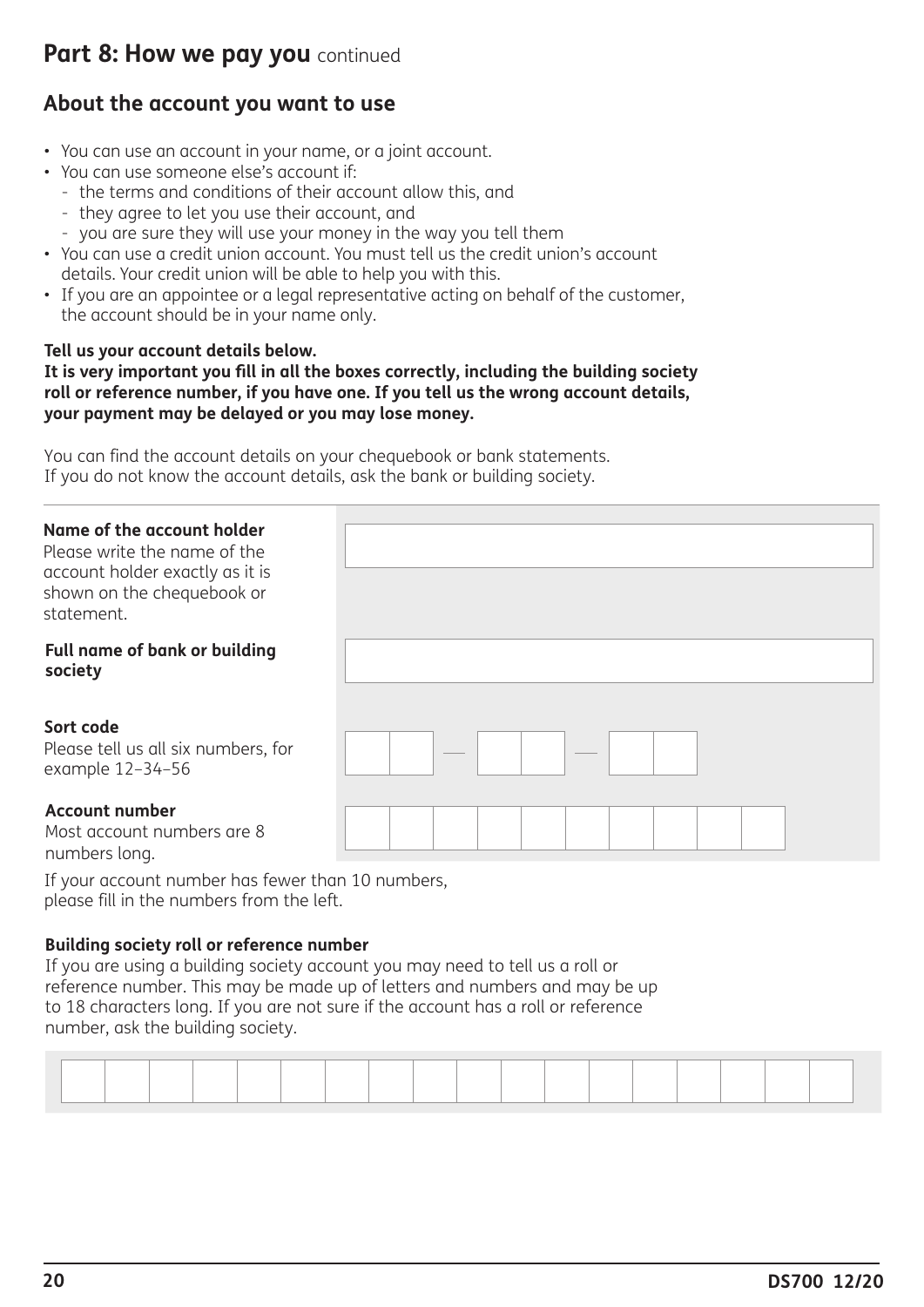# **Part 9: More information**

Use this box to tell us anything else you think we need to know.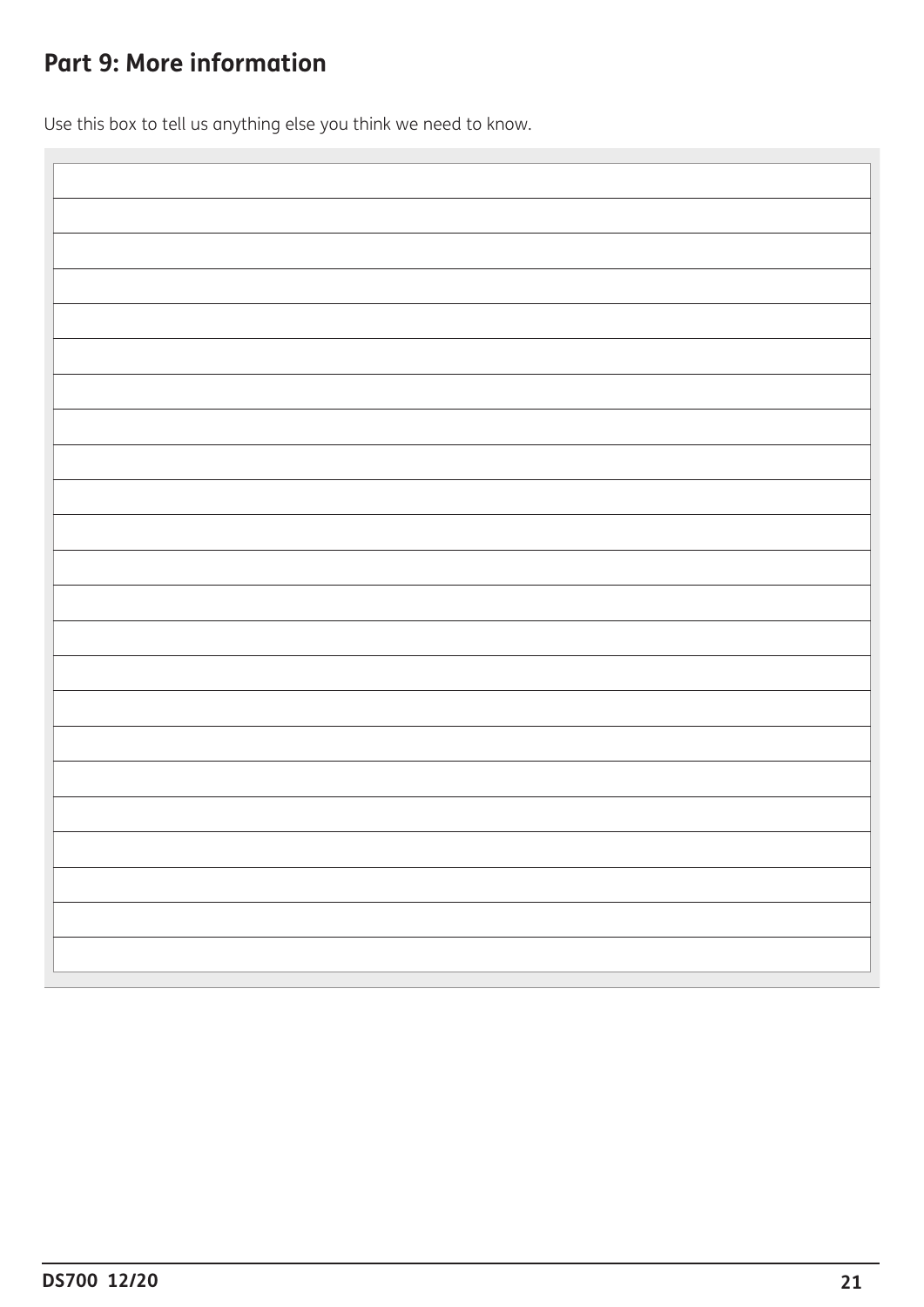# **Part 10: Checklist**

Use the checklist below to make sure you send us all the documents we need. Send the original documents if you can, but send photocopies if you would rather. If you do not send us the documents we need, your claim will take longer.

### **If you are employed now, or have been employed at any time in the 6 month period before the date you want to claim from.**

Please send us:

the last payslip you got before the date you want to claim from

any payslips you have had since the date you want to claim from

details of any pension payments you make

your P45

#### **If you are self-employed now, or have been self-employed at anytime in the week before the date you want to claim from.**

Please send us:

the most recent finalised accounts you have for your business

details of any pension payments you make

### **Now please sign the declaration on the next page.**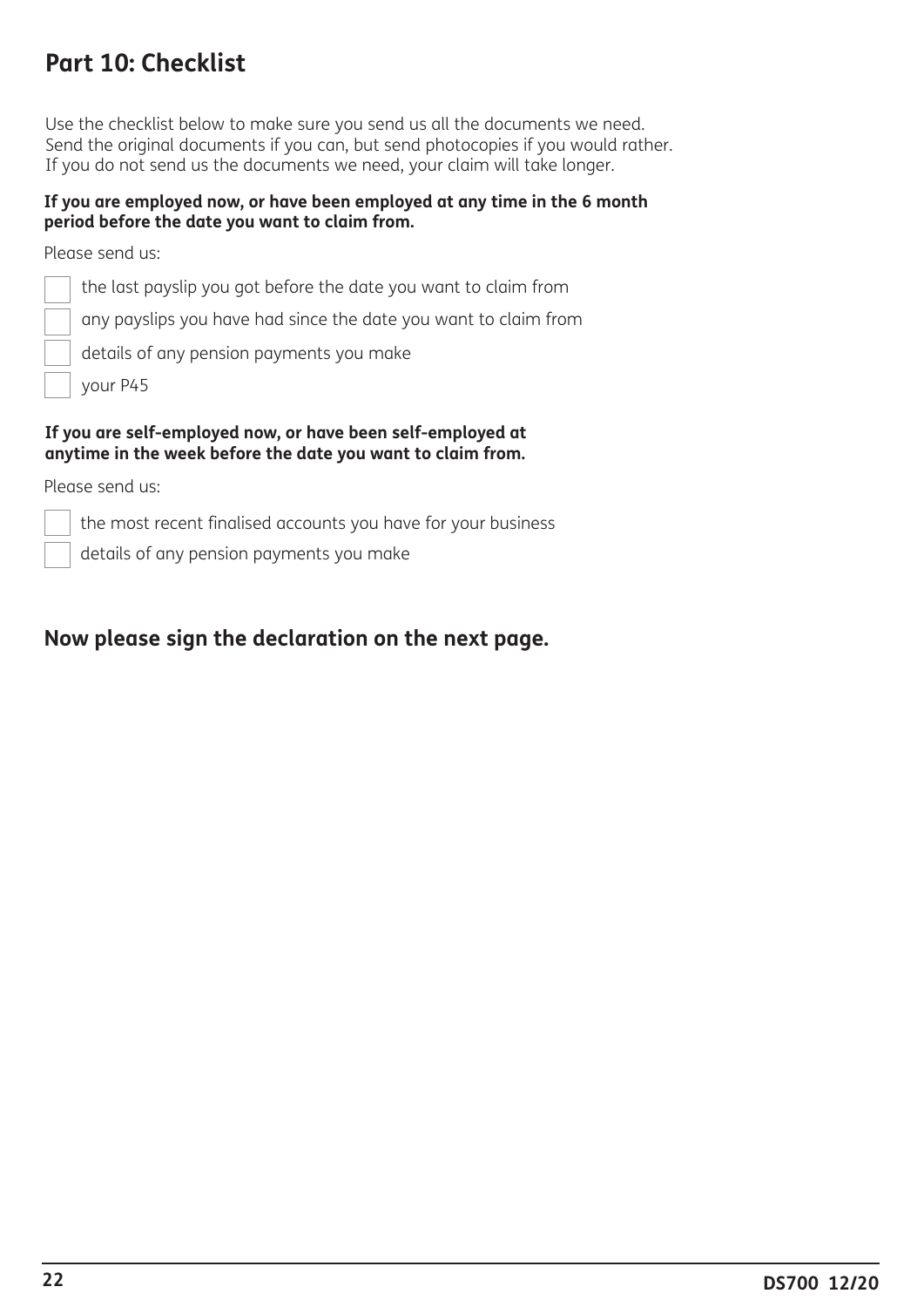# **Part 11: Declaration**

### **By submitting this claim you agree that the information you have given is complete and correct.**

While you are getting Carer's Allowance, you will report changes to your circumstances straightaway by calling **0800 731 0297**, or by textphone on **0800 731 0317**. Or you can report changes to your circumstances by accessing **www.gov.uk/carers-allowance**

If you give wrong or incomplete information, or you do not report changes straightaway, you may:

- be prosecuted
- need to pay a financial penalty
- have your Carer's Allowance reduced or stopped
- be paid too much Carer's Allowance and have to pay the money back

If we pay you less than we should, we may pay you the money that we owe you.

### **Signature**